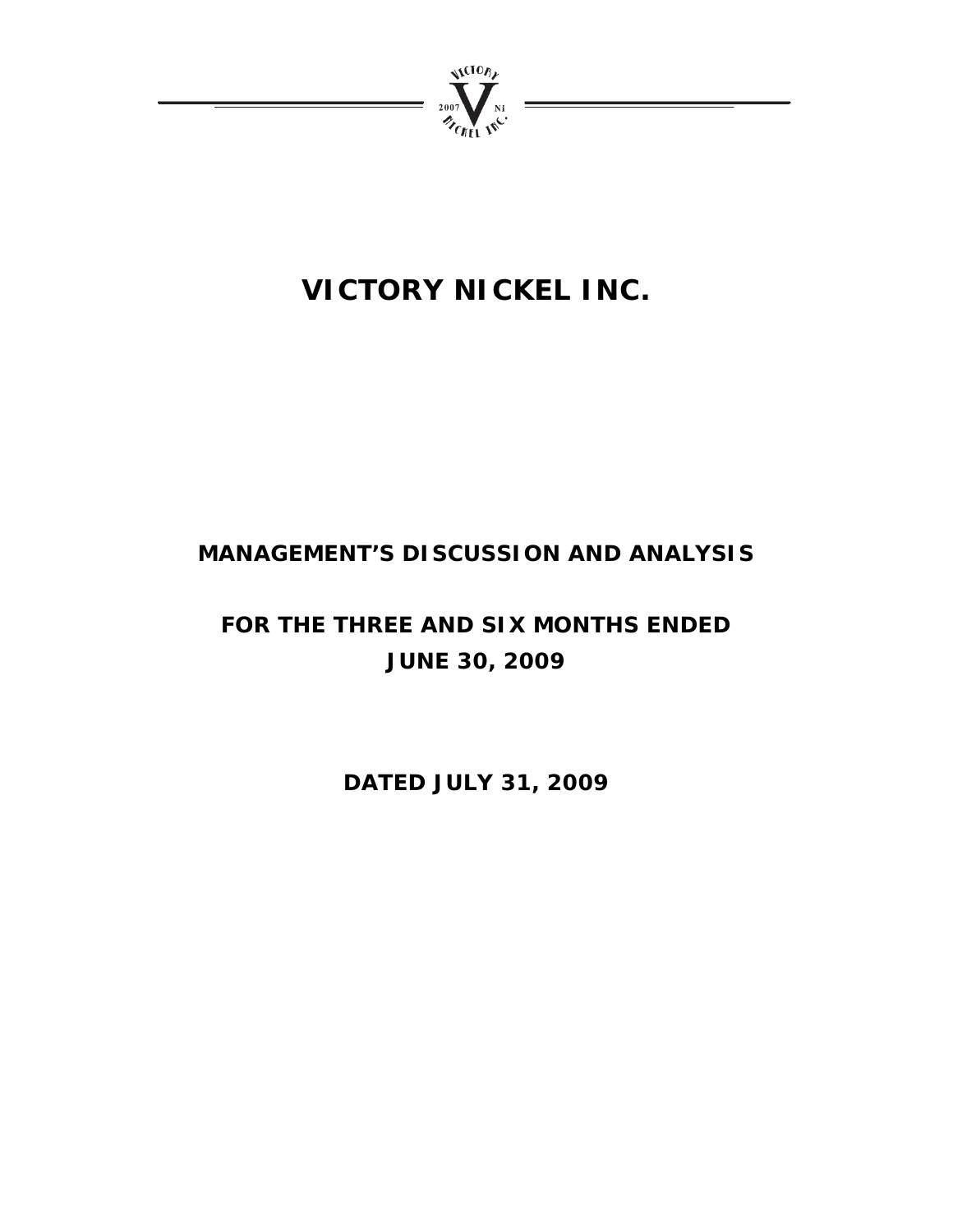

## **VICTORY NICKEL INC.**

**MANAGEMENT'S DISCUSSION AND ANALYSIS** 

**For the Three and Six Months ended June 30, 2009** 

The following discussion of the results of operations, financial condition and cash flows of Victory Nickel Inc. ("Victory Nickel" or the "Company") prepared as of July 31, 2009 consolidates management's review of the factors that affected the Company's financial and operating performance for the three and six months ended June 30, 2009 and factors reasonably expected to impact on future operations and results. This discussion is intended to supplement and complement the Company's unaudited interim consolidated financial statements for the three and six months ended June 30, 2009 ("Unaudited Interim Consolidated Financial Statements") and the Company's audited consolidated financial statements for the year ended December 31, 2008 ("2008 Audited Consolidated Financial Statements") and the notes thereto. Readers are encouraged to consult the 2008 Audited Consolidated Financial Statements which were prepared in accordance with Canadian generally accepted accounting principles (Canadian "GAAP") and are available at www.sedar.com and at the Company's website www.victorynickel.ca. All amounts disclosed are in Canadian dollars unless otherwise stated. All tabular amounts are in thousands of Canadian dollars.

### **COMPANY OVERVIEW**

Victory Nickel is a Canadian exploration and development-stage mineral resource company (an enterprise in the development stage as contemplated within Accounting Guideline 11 of the Canadian Institute of Chartered Accountants ("CICA")) and is engaged in the acquisition, exploration and development of nickel projects in Canada.

Formed on February 1, 2007, Victory Nickel owns 100% of four advanced sulphide nickel projects: the Minago, Lynn Lake and Mel projects in Manitoba and the Lac Rocher project in Québec. A feasibility study on the Minago Project, originally scheduled for completion in 2008, has been delayed as the current economic environment has necessitated a detailed review of all of its components to accurately reflect project economics. In addition, management is concerned that a study completed within the context of the present markets would be stale-dated by the time access to financing improves and would require major and costly updating. Also, the hyper-inflationary operating and construction cost estimates based on prices that prevailed in 2007 and 2008 are being tempered – although it is unlikely that they will return to pre-2005 levels. At the Lac Rocher Project, permitting efforts will continue in preparation to commence mining when metal prices recover. Plans are to update the preliminary economic assessment ("PEA") to better reflect current cost realities. The Company will continue to evaluate the production potential of the Mel and Lynn Lake Projects.

In the current nickel price and financial environment, it is unlikely that any of these projects will commence full development in 2009, although smaller sub-projects such as road construction may be initiated. However, this provides an opportunity to review alternatives which may improve the economics of all of our projects.

As at June 30, 2009, the Company also owned an approximate 9% interest in Wallbridge Mining Company Limited ("Wallbridge") as well as warrants which, if exercised, would have increased the ownership to approximately 12% on a partially diluted basis at that date. Subsequent to the quarter end, the Company has sold 3,415,500 shares bringing the interest in Wallbridge to approximately 5%.

### **ACQUISITION OF INDEPENDENT NICKEL CORP.**

The Company acquired 100% of the Independent Nickel Corp. ("Independent") shares through the issuance of an aggregate of 66,675,103 shares of the Company to former holders of Independent shares on the basis of 1.1 of a Victory Nickel share for each Independent share. The Victory Nickel shares issued under the subsequent acquisition transaction ("SAT") approved at a shareholder meeting of Independent, have been treated as being issued effective December 23, 2008; the shares were actually issued on January 2, 2009. As part of the acquisition, Victory Nickel also issued 6,643,998 replacement options to the option holders of Independent based upon the same ratio, as well, 1,537,963 replacement warrants were recorded for the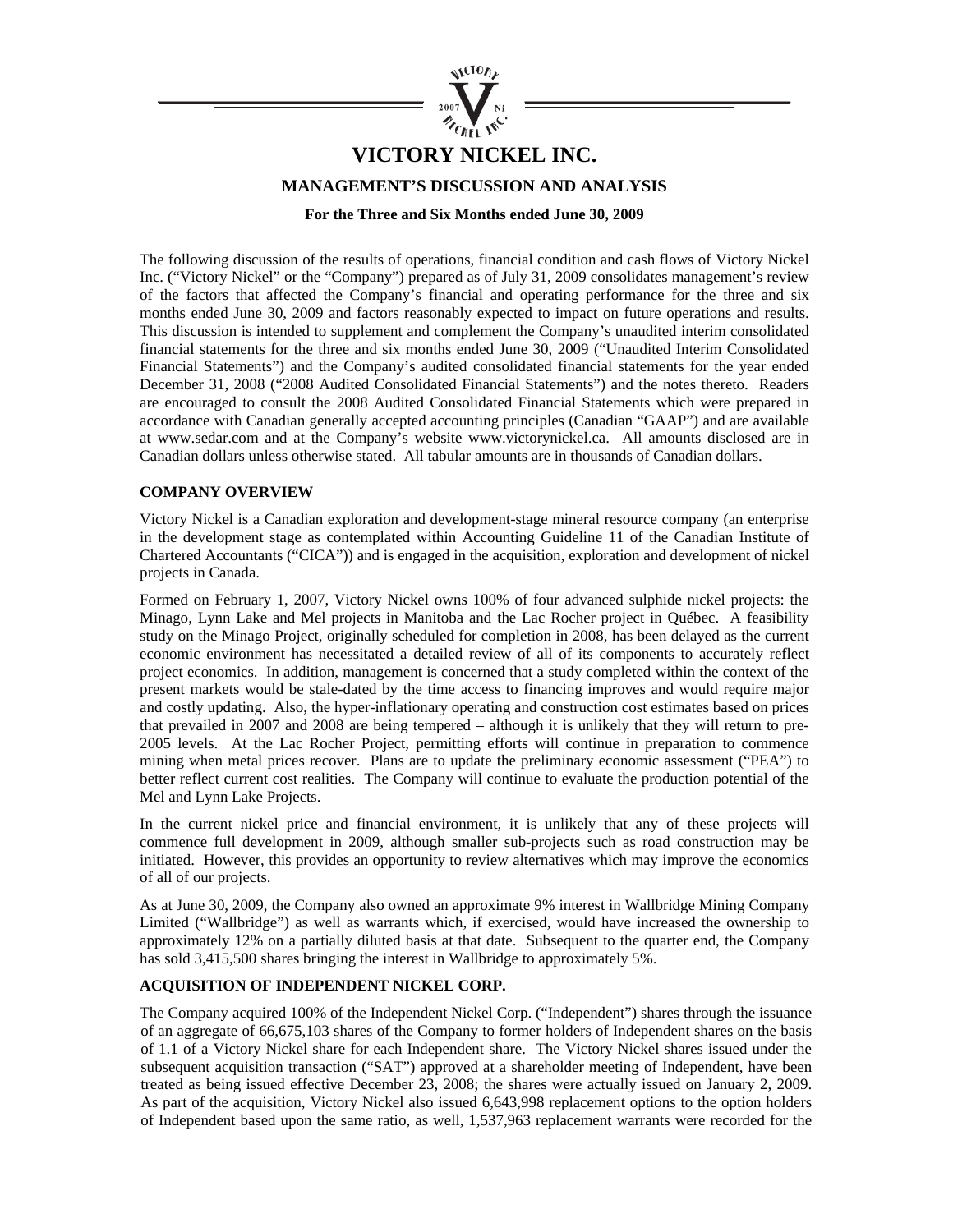

benefit of warrant holders of Independent which were outstanding at the date of the SAT. The warrants expired on May 7, 2009.

With the completion of the acquisition of Independent in December 2008, effective January 1, 2009, the Company commenced the wind-up of Independent Nickel Corp. into Victory Nickel. The Company also made application to the relevant securities commissions to cease Independent's registration as a reporting issuer; such application was approved in January 2009.

In accordance with Canadian GAAP, the actual measurement date of the purchase consideration occurred on the date that the shares were issued, or when the shareholders approved the SAT. Accordingly, the value of the purchase consideration is based on the market prices of Victory Nickel common shares on the measurement dates of October 6, 2008, October 17, 2008 and December 23, 2008 of \$0.105, \$0.075 and \$0.04 per share respectively.

The allocation of the aggregate purchase price to Independent's net assets acquired is as follows:

| <b>Purchase Price</b>                                   |                |             |             |
|---------------------------------------------------------|----------------|-------------|-------------|
| Issuance of 66,675,103 common shares of the Company     |                |             | \$<br>6,166 |
| <b>Transaction costs</b>                                |                |             | 1,427       |
| Issuance of replacement options                         |                |             | 186         |
| Issuance of replacement warrants                        |                |             |             |
|                                                         |                |             | \$<br>7,779 |
| <b>Fair Value of Independent's Net Assets Acquired:</b> |                |             |             |
| Current assets (including cash of \$2,308)              |                |             | \$<br>2,594 |
| Capital assets, net                                     |                |             | 83          |
| Future income tax assets                                |                |             | 3,480       |
| Exploration and development projects:                   | Lynn Lake      | \$<br>1,241 |             |
|                                                         | Minago royalty | 770         | 2,011       |
|                                                         |                |             | 8,168       |
| Current liabilities                                     |                |             | (362)       |
| Non-controlling interests                               |                |             | (27)        |
|                                                         |                |             | \$<br>7,779 |

### **OUTLOOK**

The global economy appears to be on the mend. Bank of Canada Governor Mark Carney declared that the recession is essentially over in Canada albeit with the expression of some caution regarding the frailty of the financial systems in the United States and Europe. In addition, he stated that global economic activity appears to be nearing its trough. When the U.S. economy turns, this will further boost the Canadian economy because Canada's export sector will disproportionately benefit from the U.S. recovery starting next year.

Base metal prices are showing some strengthening. Nickel has increased from below US\$5.00 per pound earlier this year to US\$8.00 per pound. While inventories continue to be relatively high, there has been a consistent and gradual decrease since April 2009. Nickel production continues to decline as major producers close uneconomic mines and curtail production through temporary shutdowns as well as strike activity over the summer months. This should reduce inventories further and create an environment for the price of nickel to increase as economies continue to improve and the demand for stainless steel returns. Some recent forecasts indicate a price of up to US\$10.00 per pound.

There are signs of repayment of "bailout" loans. If the government stimulus plans continue to succeed, recovery should be quicker than expected which will bode well for the metals and mining industry.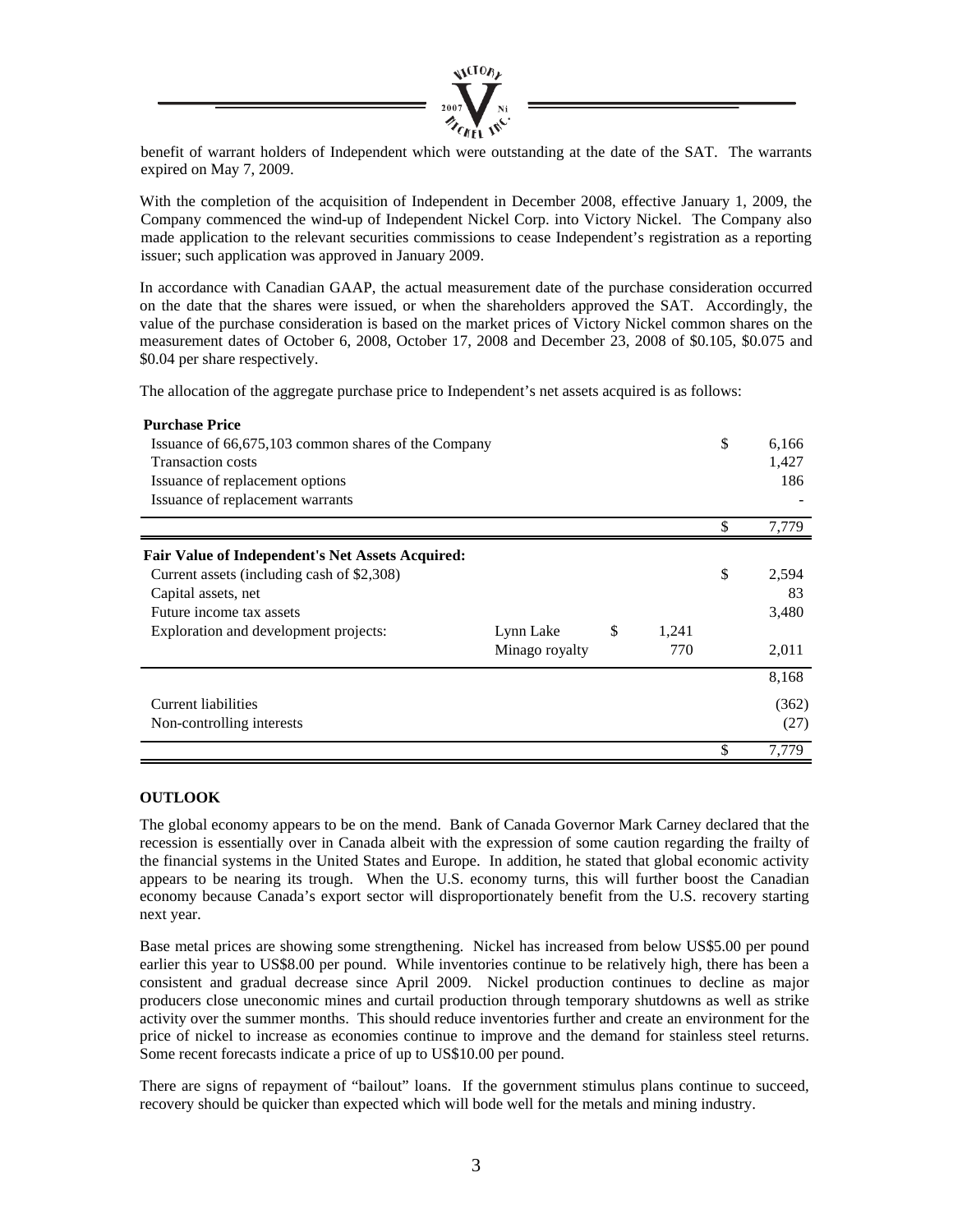

Victory Nickel is fortunate to have four sulphide nickel projects in two locations rated among the world's strongest supporters of the resource industry. Québec, where Lac Rocher is located, has once again been rated the best place to be in the resource business by the Fraser Institute and Manitoba, where the Mel, Lynn Lake and Minago projects are located, has been ranked 8th. Although economics are tougher at today's nickel prices, we believe that the nickel production cost curve will continue to improve as sulphide deposits amenable to conventional processing become scarcer. Good deposits do not go bad in times of low metal prices.

Management continues to move the Minago feasibility study toward completion. As noted above, with the global financial meltdown, it became apparent that many of the costs estimated during the highest cost cycle in history needed to be reviewed and reconsidered. This process is ongoing and expectations are that this will be completed in 2009.

The Lynn Lake, Lac Rocher and Mel sulphide nickel projects will be kept ready to move ahead quickly when metal prices recover. A pre-feasibility study was completed on the Lynn Lake project in December 2007 indicating that the mine is feasible at higher metal prices. The PEA of the Lac Rocher project completed in November 2008 indicated that the project could be brought to production quickly when prices recover. Construction has commenced on a road to join the Lac Rocher site to an existing road. This will allow year round access.

The Company's objective continues to be to make the transition from developer to nickel producer. This is eminently possible with its four sulphide nickel projects. Once the Minago feasibility study is completed, we will continue efforts to structure a financing proposal that will work in today's environment. Minago will be a mega project for Manitoba and contribute greatly to the welfare of that province and its residents in the Minago area. We expect to receive the full support of the Manitoba government and First Nations to move the project forward. Minago alone will provide much-needed employment, for Manitoba and particularly for the First Nations communities in the vicinity of the mine.

The Company recently announced a rights offering to shareholders which will raise up to approximately \$3.9 million. These funds are needed to support the effort which will be required to find financing for the Minago project assuming the completion of a positive feasibility study in the near future. The Board of Directors chose the rights offering structure for financing because it allows shareholders to benefit from the low equity price and prevents dilution of existing shareholder ownership.

The recently announced acquisition of Nuinsco's 15% equity interest by a subsidiary of Jilin Jien Nickel Industry Co., Ltd. ("Jilin Jien") demonstrates the attractiveness of Victory Nickel's assets and should add strength to the Company's ability to raise funding and should guarantee success of the rights offering to shareholders. Jilin Jien is a large-scale nonferrous metals enterprise with exploration, mining, smelting, refining and chemicals operations principally in the production and sale of nickel sulphate, nickel matte, electrolytic nickel, nickel hydroxide, nickel chloride, copper sulphate, copper concentrate and sulphuric acid. They have total assets of approximately \$500 million and a market capitalization of approximately \$4.5 billion.

We have had ongoing discussions with Jilin Jien for some time and look forward to a rewarding future working with Jilin Jien now the Company's largest shareholder.

With four projects and over 900 million pounds of in-situ nickel in NI 43-101-compliant measured (159 million pounds) and indicated (775 million pounds) resources, plus an additional 250 million pounds of insitu nickel in inferred resources, Victory Nickel has one of Canada's largest undeveloped sulphide nickel inventories. Victory Nickel will continue to take advantage of the worldwide shortage of sulphide nickel assets and to capitalize on higher nickel prices when they return.

In the interim, the Company will continue to preserve cash and focus only on activities which are required to protect its projects to the benefit of all of our shareholders.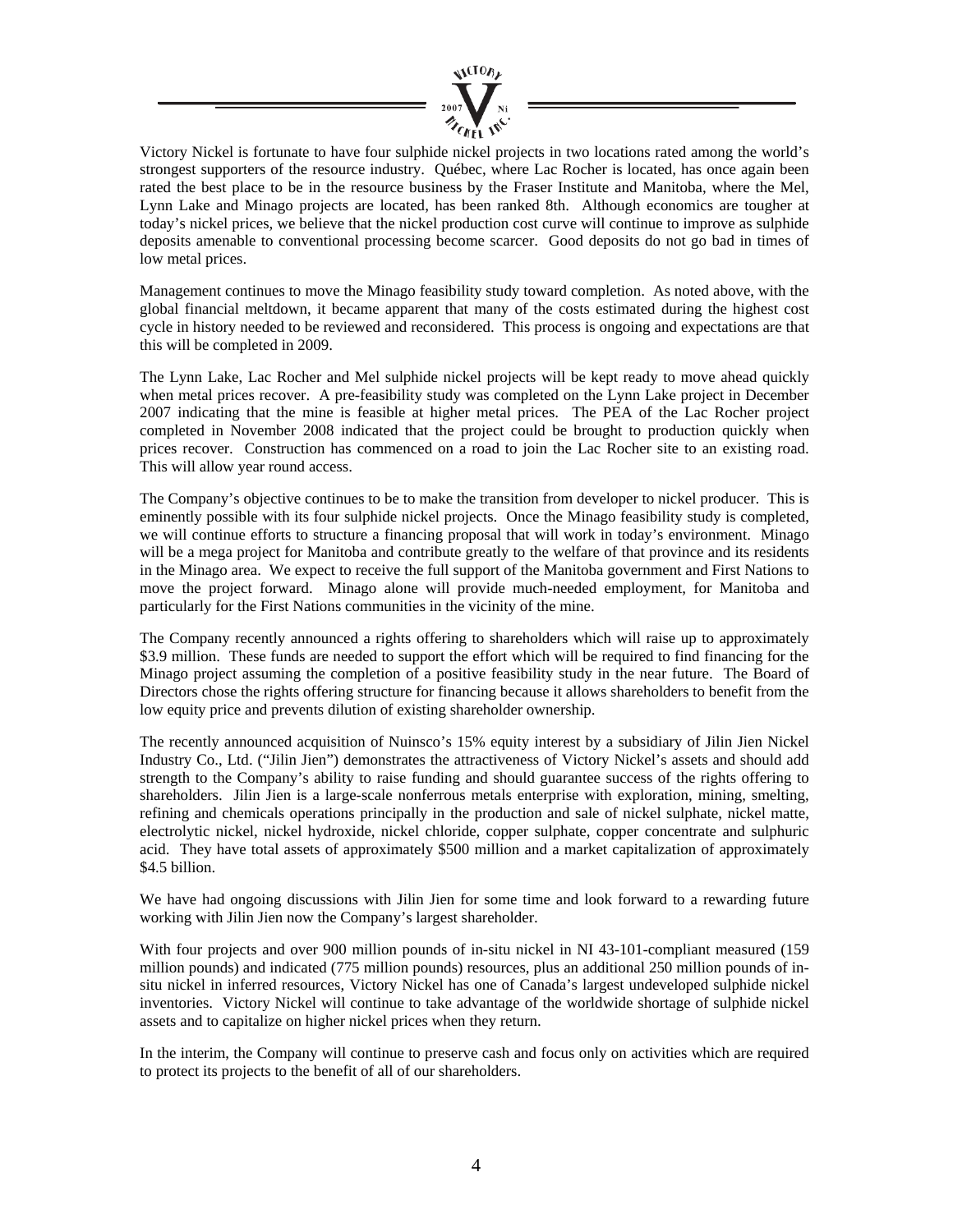

One of the immediate challenges is to fund the ongoing costs to support a public company. These costs, estimated to be in excess of \$700,000 annually, are non-discretionary. Management is making every effort to keep these costs at a minimum.

### **HIGHLIGHTS**

During and subsequent to the six months ended June 30, 2009, the Company:

- Completed the acquisition of 100% of the outstanding common shares of Independent;
- Appointed Ms. Alison Sutcliffe to the position of Vice-President, Finance and Chief Financial Officer;
- Announced a rights offering to existing shareholders to raise gross proceeds of up to approximately \$3.9 million;
- Adopted, and received shareholder approval for, a Shareholder Rights Plan to ensure, to the extent possible, that all shareholders of the Company are treated equally and fairly in connection with any take-over bid for the Company;
- Continued with efforts to optimize the Minago feasibility study in light of current cost and market conditions;
- Signed a contract for the construction of an all-weather road that will provide year-round access to the Lac Rocher project; and
- Gained a strong new strategic investor through the sale by Nuinsco of its approximate 15% interest in Victory Nickel to a subsidiary of Jilin Jien.

### **RESULTS OF OPERATIONS**

*Three months ended June 30, 2009 compared with the three months ended June 30, 2008* 

For the quarter ended June 30, 2009, the Company had a net loss of \$343,000, or \$0.00 per share, (for the quarter ended June 30, 2008 - net loss of \$520,000, or \$0.00 per share). The results for the three months ended June 30, 2009 include the results of operations of Independent.

The loss resulted from general and administrative expenses of \$370,000 (2008 - \$352,000) and stock option compensation of \$15,000 (2008 - \$44,000), net of interest income of \$18,000 (2008 - \$45,000) and a gain on sale of marketable securities of \$21,000 (2008 - \$nil). These amounts were partially offset by a recovery of future income taxes of \$6,000 in 2009 compared with a provision of \$169,000 in 2008.

Interest income declined from 2008 to 2009 as a result of lower cash balances available for investment in 2009 combined with lower interest rates. The gain on sale of marketable securities arose from the sale of 440,000 Wallbridge shares in June 2009. In the last quarter of 2008, the Company had recorded a permanent impairment through the statement of operations for these shares.

General and administrative expenses include \$147,000 in costs charged by Nuinsco as described under related party transactions below (2008 - \$128,000). Costs allocated from Nuinsco pursuant to the management agreement between the Company and Nuinsco are activity related. In 2009, financial and accounting services are being provided primarily by individuals employed by Nuinsco and are included in the charges from Nuinsco, whereas in 2008, the CFO was employed and remunerated directly by the Company. The relationship with Nuinsco allows the Company to have access to disciplines which would otherwise be cost-prohibitive to a junior company.

Directors have accepted deferral of payment of their fees and management has accepted deferrals of salary until financial circumstances improve. The aggregate amount of such expenses accrued but which will not be cash settled until such improvement is approximately \$40,000 for the three months ended June 30, 2009. It is estimated that approximately \$165,000 of non-discretionary general and administrative expenditures were incurred to maintain the Company's public status in the three months ended June 30, 2009. In 2009, the Company decided to eliminate the formal review process formerly performed by its auditors on its interim information as an additional way to conserve cash resources.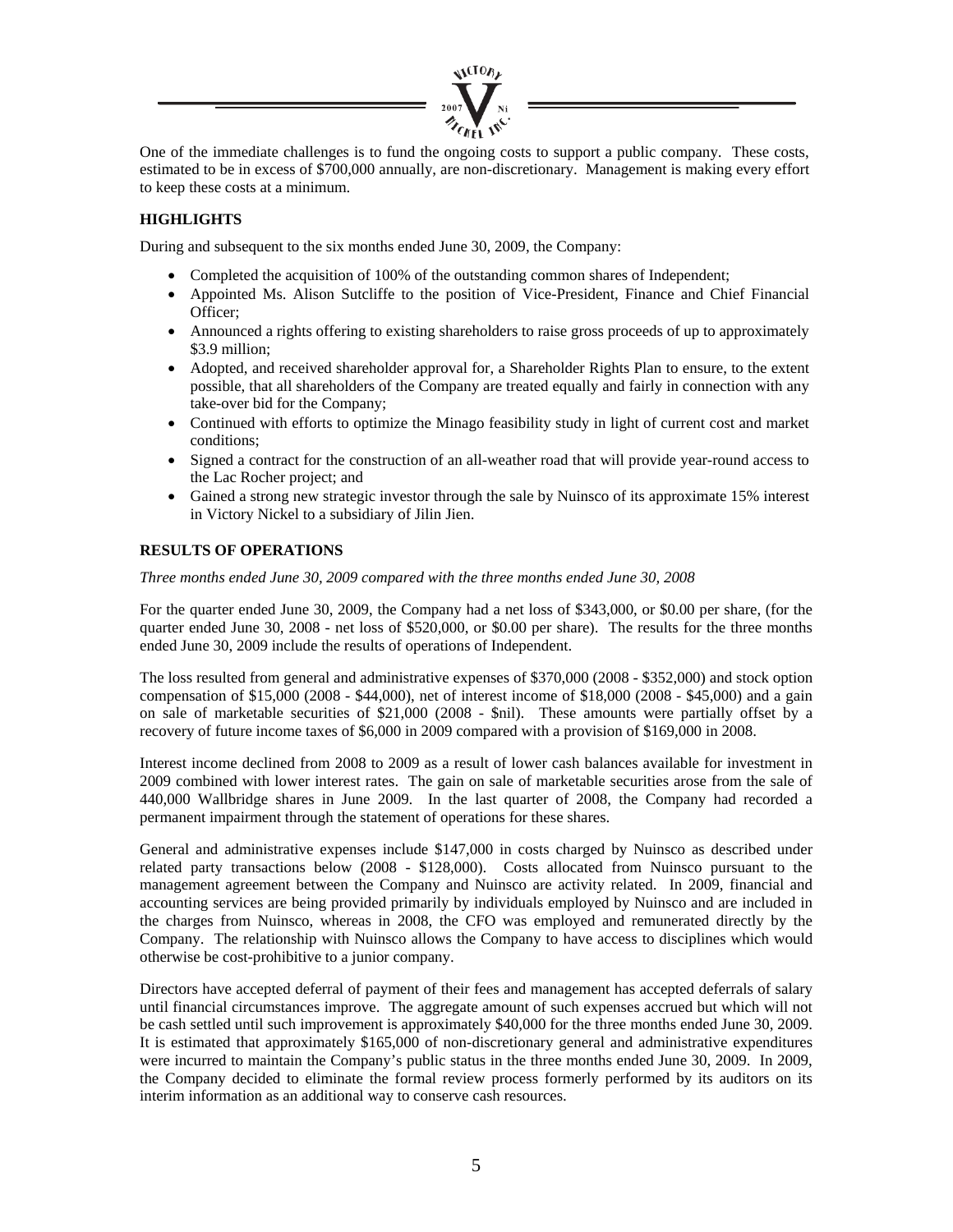

Stock option compensation expense relates to stock options granted to officers, directors and employees, some of which are vesting in future periods. The expense in the three months ended June 30, 2009 reflects the amortization of costs from options issued primarily in the first quarter of 2009; the expense in 2008 reflected the grant of options issued in the second quarter of 2008 as well as amortization from options issued previously and not yet vested. The value assigned to the stock options was calculated using the Black-Scholes option-pricing model as explained in Note 9 to the Company's Unaudited Interim Consolidated Financial Statements.

Management of the Company determined that no significant impairment had been experienced in its exploration and development projects during the second quarter of 2009. Metal prices have continued to show some signs of recovery since the end of December 2008 but management continues to monitor metal prices and other market factors for implications to its projects. In the current nickel price and financial environment, management continues to believe that it is unlikely that any of its projects will commence full development in 2009 except for smaller sub-projects such as road construction.

The future income tax recovery in the second quarter of 2009 of \$6,000 relates primarily to the benefit associated with non-capital losses in the quarter, offset by a transfer of income taxes related to changes in the market value of securities from other comprehensive income. In the last quarter of 2008, the Company determined that the likelihood of the benefits of losses and costs creating future income tax assets was more likely than not to be realized prior to their expiry. The expiry of non-capital losses is detailed in Note 12 to the Company's 2008 Audited Consolidated Financial Statements. The provision of \$169,000 in the second quarter of 2008 relates to the change in market value of Wallbridge securities recorded at that time through other comprehensive income.

Effective December 31, 2008, the Company determined that, in accordance with GAAP, an other-thantemporary loss had occurred with respect to its investment in Wallbridge. This conclusion required the Company to record the reduction in market value of \$2,040,000 through the consolidated statement of operations rather than through other comprehensive loss. In the first quarter of 2009, a partial recovery in the market value of such shares occurred, however, in the second quarter a decline was experienced which caused an other comprehensive loss in the period of \$128,000 after income taxes of \$67,000.

### *Six months ended June 30, 2009 compared with the six months ended June 30, 2008*

For the six months ended June 30, 2009, the Company had a net loss of \$391,000, or \$0.00 per share, (for the six months ended June 30, 2008 - net loss of \$950,000, or \$0.01 per share). The results for the six months ended June 30, 2009 include the results of operations of Independent.

The loss resulted from general and administrative expenses of \$797,000 (2008 - \$960,000) and stock option compensation of \$206,000 (2008 - \$155,000), net of interest income of \$45,000 (2008 - \$154,000) and a gain on sale of marketable securities of \$21,000 (2008 - \$nil). These amounts were partially offset by a recovery of future income taxes of \$552,000 in 2009, compared with \$11,000 in 2008.

Interest income declined from 2008 to 2009 as a result of lower cash balances available for investment in 2009 combined with lower interest rates. The gain on sale of marketable securities arose from the sale of 440,000 Wallbridge shares in June 2009 as described above.

General and administrative expenses include \$297,000 in costs charged by Nuinsco as described under related party transactions below (2008 - \$251,000). Costs allocated from Nuinsco pursuant to the management agreement between the Company and Nuinsco are activity related. In 2009, financial and accounting services were provided primarily by individuals employed by Nuinsco and included in the charges by Nuinsco, whereas in 2008, the CFO was employed and remunerated directly by the Company. The relationship with Nuinsco allows the Company to have access to disciplines which would otherwise be cost-prohibitive to a junior company. As previously mentioned, discretionary expenditures have been cut and other cost controls are in effect which have reduced expenditures generally. More specifically, general and administrative expenses in 2008 included a portion of severance pay attributable to service rendered to Victory Nickel.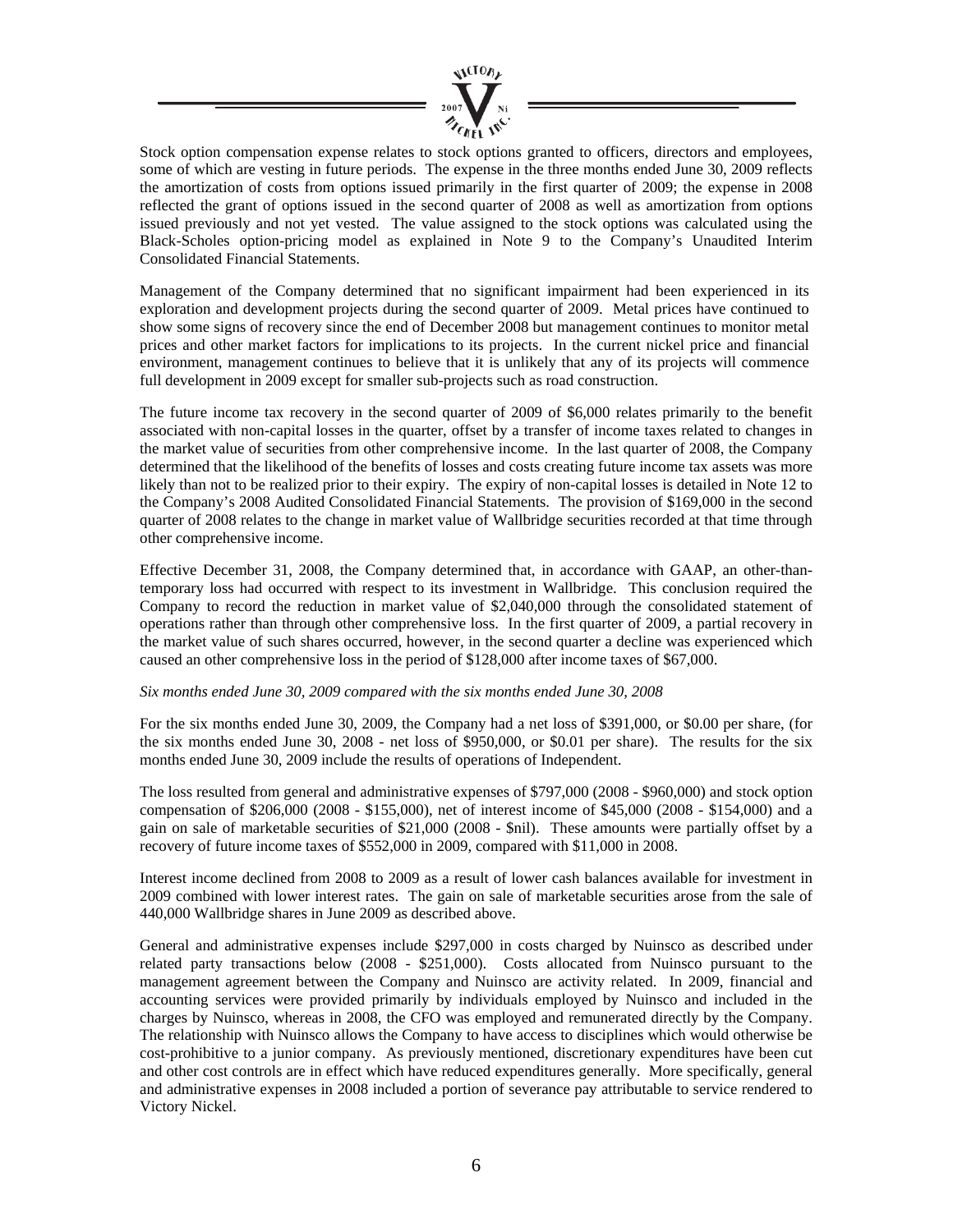

Directors have accepted deferral of payment of their fees and management has accepted deferrals of salary until financial circumstances improve. The aggregate amount of such expenses accrued but which will not be cash settled until such improvement is approximately \$94,000 for the six months ended June 30, 2009. It is estimated that approximately \$375,000 of non-discretionary general and administrative expenditures were incurred to maintain the Company's public status in the six months ended June 30, 2009.

Stock option compensation expense relates to stock options granted to officers, directors and employees, some of which are vesting in future periods. The expense in the six months ended June 30, 2009 reflects the amortization of costs from options issued primarily in the first quarter of 2009; the expense in 2008 reflected the grant of options issued in the first and second quarters of 2008 and vesting immediately as well as amortization from options issued previously and not yet vested. The value assigned to the stock options was calculated using the Black-Scholes option-pricing model as explained in Note 9 to the Company's Unaudited Interim Consolidated Financial Statements.

Management of the Company determined that no significant impairment had been experienced in its exploration and development projects during the second quarter of 2009. Metal prices have continued to show some signs of recovery since the end of December 2008 but management continues to monitor metal prices and other market factors for implications to its projects.

The future income tax recovery in the first half of 2009 of \$552,000 relates primarily to the benefit associated with non-capital losses in the period of \$178,000 as well as a release of a valuation allowance of \$374,000 in the first quarter of 2009. In the last quarter of 2008, the Company determined that the likelihood of the benefits of losses and costs creating future income tax assets was more likely than not to be realized prior to their expiry. The expiry of non-capital losses is detailed in Note 12 to the Company's 2008 Audited Consolidated Financial Statements. The recovery of \$11,000 in the first half of 2008 relates to the change in market value of Wallbridge securities recorded at that time through other comprehensive income.

Effective December 31, 2008, the Company determined that, in accordance with GAAP, an other-thantemporary loss had occurred with respect to its investment in Wallbridge. This conclusion required the Company to record the reduction in market value of \$2,040,000 through the consolidated statement of operations rather than through other comprehensive loss. In the six months ended June 30, 2009, a partial recovery in the market value of such shares occurred which caused other comprehensive income in the period of \$300,000 after the transfer through the statement of operations of the realized gain on the sale of marketable securities of \$21,000.

A summary of the more significant changes in the unaudited interim consolidated balance sheet as at June 30, 2009 compared with December 31, 2008 not discussed elsewhere is as follows. Accounts payable and accrued liabilities primarily relate to project-related expenditures and decreased period-over-period largely because of the slow-down in activity.

The future income tax liability balance was eliminated during 2008, primarily because of the recognition of future income tax assets sufficient to bring the future income tax balance to zero. As a result of the Company's renunciation of flow-through expenditures in February 2009 an amount of \$2,192,000 was added to the future income tax liability balance. Offsetting this amount was the recognition of income tax recoveries of \$552,000 through the statement of operations bringing the balance as at June 30, 2009 to \$1,640,000.

Shareholders' equity has reduced period-over-period primarily as a result of the flow-through share renunciation in February 2009 as referred to above, offset by the issuance of stock options through contributed surplus and the increase in the market value of Wallbridge shares recorded through accumulated other comprehensive income.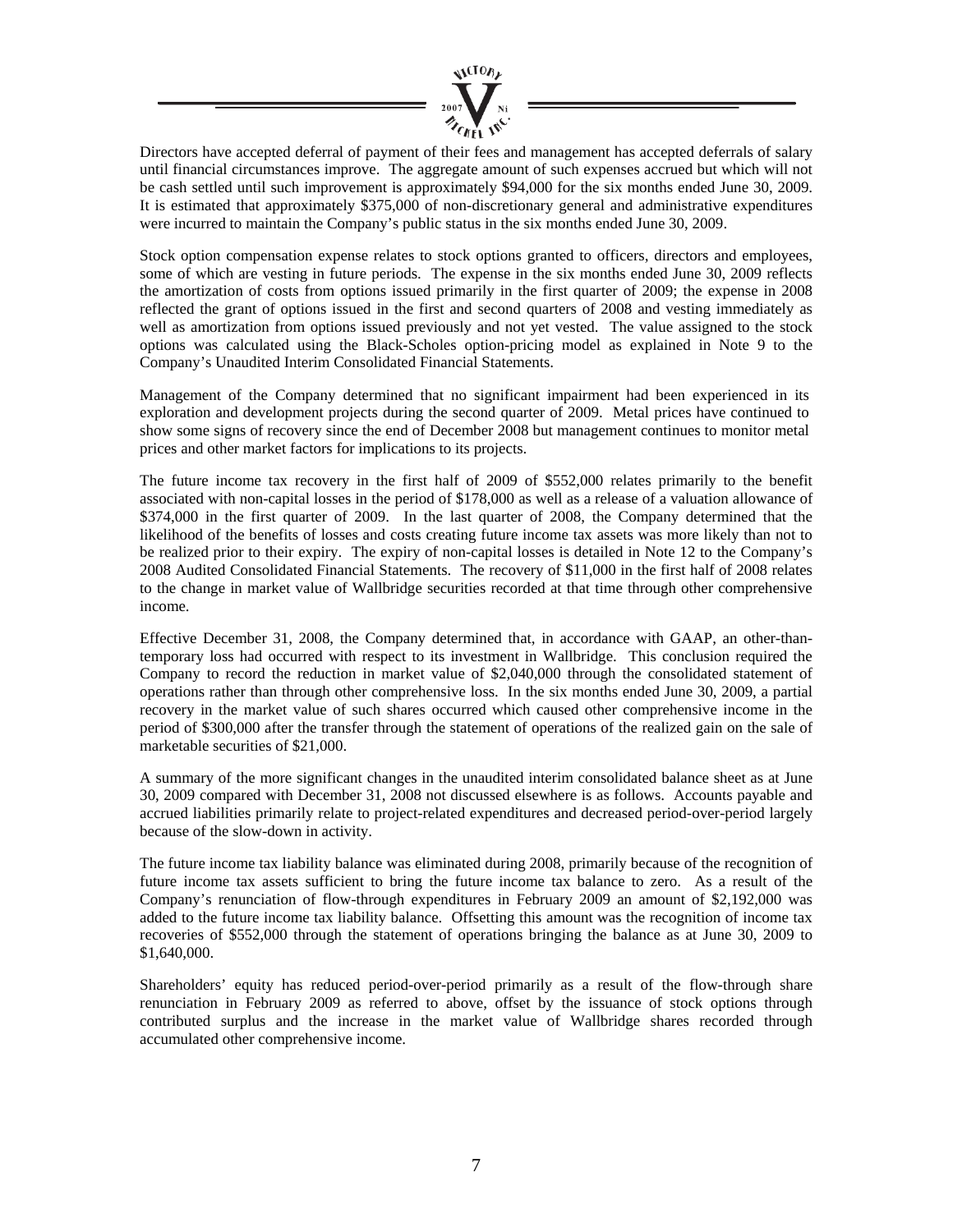

### **SUMMARY OF QUARTERLY RESULTS**

Selected financial information for each of the last ten quarters ended June 30, 2009 is as follows:

| Fiscal year 2009                   |                 |                |           |                |          | Ouarter |              | Quarter                  |
|------------------------------------|-----------------|----------------|-----------|----------------|----------|---------|--------------|--------------------------|
| Revenue and other income           |                 |                |           |                | \$       | 39      | \$           | 27                       |
| Net loss                           |                 |                |           |                | \$       | (343)   | \$           | (48)                     |
| Comprehensive (loss) income        |                 |                |           |                | \$       | (471)   | \$           | 380                      |
| Loss per share - basic and diluted |                 |                |           |                | \$       | (0.00)  | \$           | (0.00)                   |
| Fiscal year 2008                   | 4 <sup>th</sup> | Ouarter        | $3^{rd}$  | Quarter        |          | Ouarter |              | Ouarter                  |
| Revenue and other income           | \$              | 46             | \$        | 41             | \$       | 45      | \$           | 109                      |
| Net loss                           | \$              | (1,050)        | (1)<br>\$ | (543)          | \$       | (520)   | \$           | (430)                    |
| Comprehensive income (loss)        | \$              | 450            | (2)<br>\$ | (2,107)        | \$       | (1.513) | \$           | 627                      |
| Loss per share - basic and diluted | \$              | (0.01)         | \$        | (0.00)         | \$       | (0.00)  | \$           | (0.00)                   |
| Fiscal period 2007                 | $4^{\text{th}}$ | <b>Ouarter</b> | $3^{rd}$  | <b>Ouarter</b> | $2^{nd}$ | Ouarter | $1^{\rm st}$ | (3)<br>Ouarter           |
| Revenue and other income           | \$              | 158            | \$        | 147            | \$       | 219     | \$           | 35                       |
| Net loss and comprehensive loss    | \$              | (335)          | \$        | (387)          | \$       | (449)   | \$           | $(1,057)$ <sup>(4)</sup> |
| Loss per share - basic and diluted | \$              | (0.00)         | \$        | (0.00)         | \$       | (0.00)  | \$           | (0.01)                   |

(1) The net loss for the period includes \$2,040,000 writedown of an available-for-sale investment, offset by future income tax recoveries of \$1,544,000.

Comprehensive loss for the period reflects a reclassification of \$1,500,000 from other comprehensive loss to net loss from operations as a result of the determination that the investment in Wallbridge has suffered an other-thantemporary impairment.

(3) For the period from inception, February 1, 2007, to March 31, 2007.

(4) Includes stock option compensation of \$863,000.

### **LIQUIDITY AND CAPITAL RESOURCES**

At June 30, 2009, the Company had working capital, including cash and cash equivalents, totalling \$2,212,000 (December 31, 2008 - \$3,804,000). Cash equivalents include bank-guaranteed investment certificates and bank discount notes. The Company has a corporate policy of investing its available cash in Canadian government instruments and certificates of deposit or other direct obligations of major Canadian banks, unless otherwise specifically approved by the Board. The Company's current investment renews in August and, due to the economy, it is unlikely that it will be able to be replaced by a similar instrument with the 2.80% rate presently earned by the Company.

During the six months ended June 30, 2009, the Company used \$285,000 in operating activities, (six-month period ended June 30, 2008 - generated \$256,000) comprising cash used in operations before changes in non-cash working capital of \$752,000 (2008 – generated \$1,253,000) plus a net decrease in non-cash working capital balances of \$467,000 (2008 - decrease of \$997,000) including an increase in amounts due to Nuinsco of \$5,000 (2008 - a \$775,000 increase).

As the Company is in the development stage, there are no revenues to recover expenses and the operating activities represent the corporate and administrative costs incurred mostly to maintain a public company. The Company estimates that such costs in 2008 amounted to \$725,000 and costs in 2009 to date are estimated at \$375,000. Consequently, the Company's liquidity is reduced unless and until there are financing activities to provide funds. Costs incurred to advance the Company's projects are capitalized as summarized below under the discussion of investing activities.

There were no significant financing activities during the period, \$13,000 was generated from the exercise of options in the six months ended June 30, 2009 (2008 - \$41,000). The Company has launched a rights offering as described below and has expended \$76,000 on costs to date. This financing mechanism is one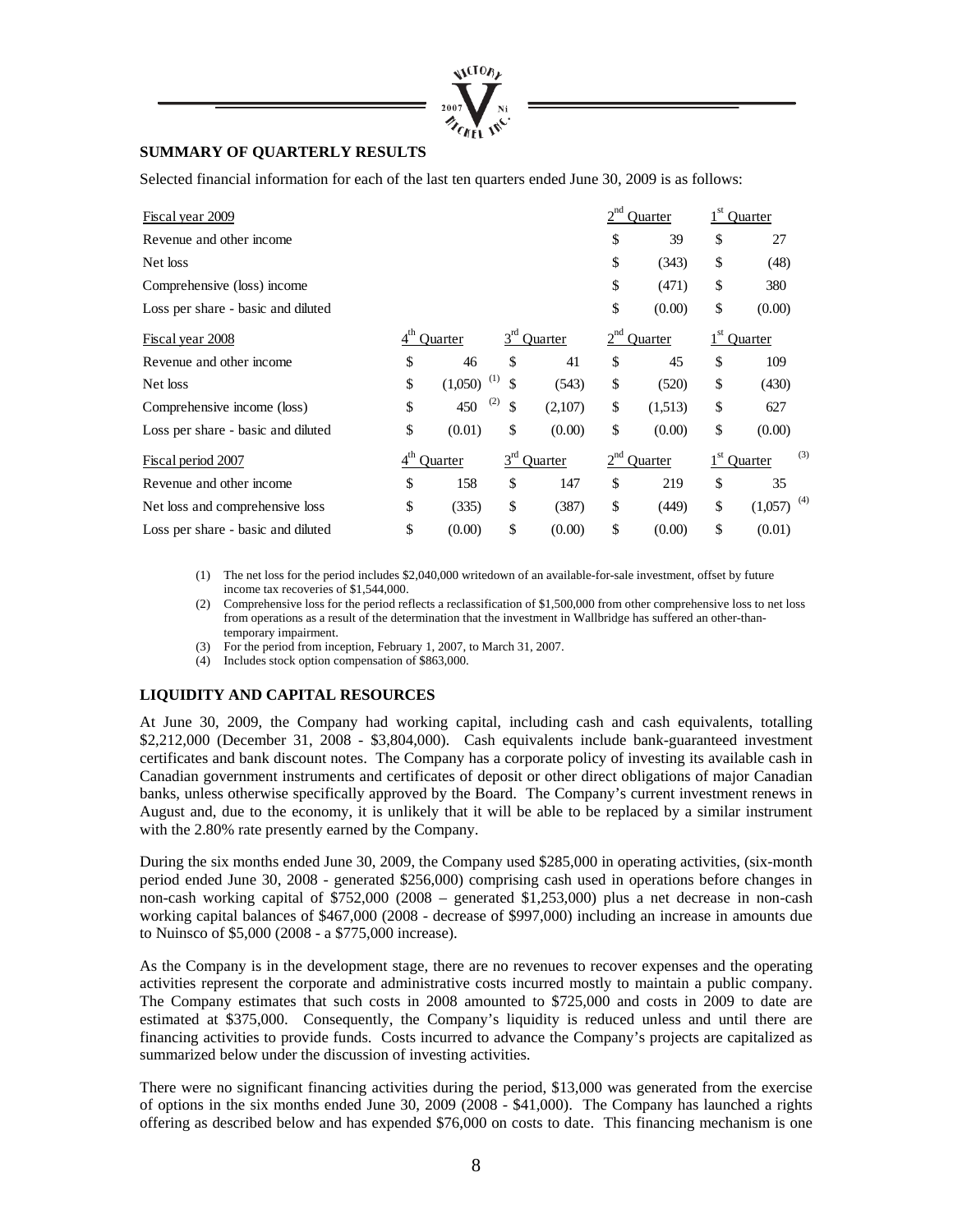

way to raise funds while allowing existing shareholders to participate without dilution unless they so choose. As discussed in the Company's annual management's discussion and analysis, the availability of finance without unacceptable dilution to existing shareholders has been severely curtailed.

On June 24, 2009, the Company announced the rights offering to holders of its outstanding common shares on the record date of July 9, 2009 to purchase units of the Company (each a "Unit") at a price per Unit of \$0.06. Each Unit consists of one common share of the Company (each a "Unit Share") and one-half of one Common Share Purchase Warrant (each whole Common Share Purchase Warrant a "Unit Warrant"). The rights offering closes on August 17, 2009 and, if fully subscribed, is expected to result in the issuance of 65,489,952 Unit Shares and 32,744,976 Unit Warrants. Also if fully subscribed, aggregate proceeds before issue costs are approximately \$3.9 million (excluding any potential proceeds from the exercise of the Unit Warrants). Each Unit Warrant will entitle the holder to purchase one common share at a price of \$0.12 during the 12-month period commencing August 18, 2010.

During the first six months of 2009, investing activities used \$2,327,000, compared with \$10,436,000 in 2008. Funds used to advance exploration and development projects were \$2,370,000 (2008 - \$7,946,000). In 2008, the Company acquired its strategic position in the shares of Wallbridge at an aggregate cost of \$2,490,000. In the second quarter of 2009, the Company sold 440,000 Wallbridge shares for cash proceeds of \$43,000. Additional share sales were transacted in July generating cash proceeds of approximately \$379,000 and reducing the Company's interest to approximately 5%.

These activities required cash and cash equivalents of \$2,675,000 during 2009, compared with the use of cash of \$10,139,000 for the comparative period ended June 30, 2008.

As described above, exploration and development companies such as Victory Nickel are heavily reliant upon the equity markets to fund their activities as they have no short-term sources of revenue other than through realization of assets. Opportunities available to Victory Nickel for financing would normally be through private placements in the equity markets. Today's equity markets, although showing signs of improvement, make this alternative difficult without incurring significant dilution to existing shareholders. Accordingly, the Company decided to launch the rights offering detailed above.

The Company may be required to consider additional financing mechanisms or carry out a corporate transaction to protect its assets or sell assets. It is uncertain how such initiatives will be received, including the rights offering, and how successful they will be in generating cash to finance activities.

The Company has good title to its projects and will maintain the projects in good standing as market conditions improve.

As mentioned earlier, the Company is excited by the opportunity to work with Jilin Jien which acquired the approximate 15% shareholding from Nuinsco effective July 31, 2009. This is a clear vote of confidence in Victory Nickel's projects and can only be a positive step in furthering their development.

The Company's working capital requirements are modest. The major recurring item requiring financing is a GST receivable which averaged approximately \$180,000 per quarter of 2008 but amounted to \$32,000 as at June 30, 2009 and was \$53,000 as at March 31, 2009; the reduction reflects the decline in both project and administrative expenditures. Monthly average cash-based administrative costs for 2009 are estimated at \$110,000, most of which are incurred to meet statutory requirements. The Company's remaining flowthrough commitment which will be completed by December 31, 2009 is \$1,705,000.

Given its current cash position, the Company has been required to reduce its activities to a minimum until additional funding is available. Cost reduction measures have already been implemented and others are being considered to ensure the Company remains viable and retains its assets until metal, financial and equity markets return.

The decision has been made to complete the Minago feasibility study.

The completion of this study is expected to use approximately \$0.4 million of the \$2.2 million working capital available as at June 30, 2009. In addition, remaining costs to complete and file the Environmental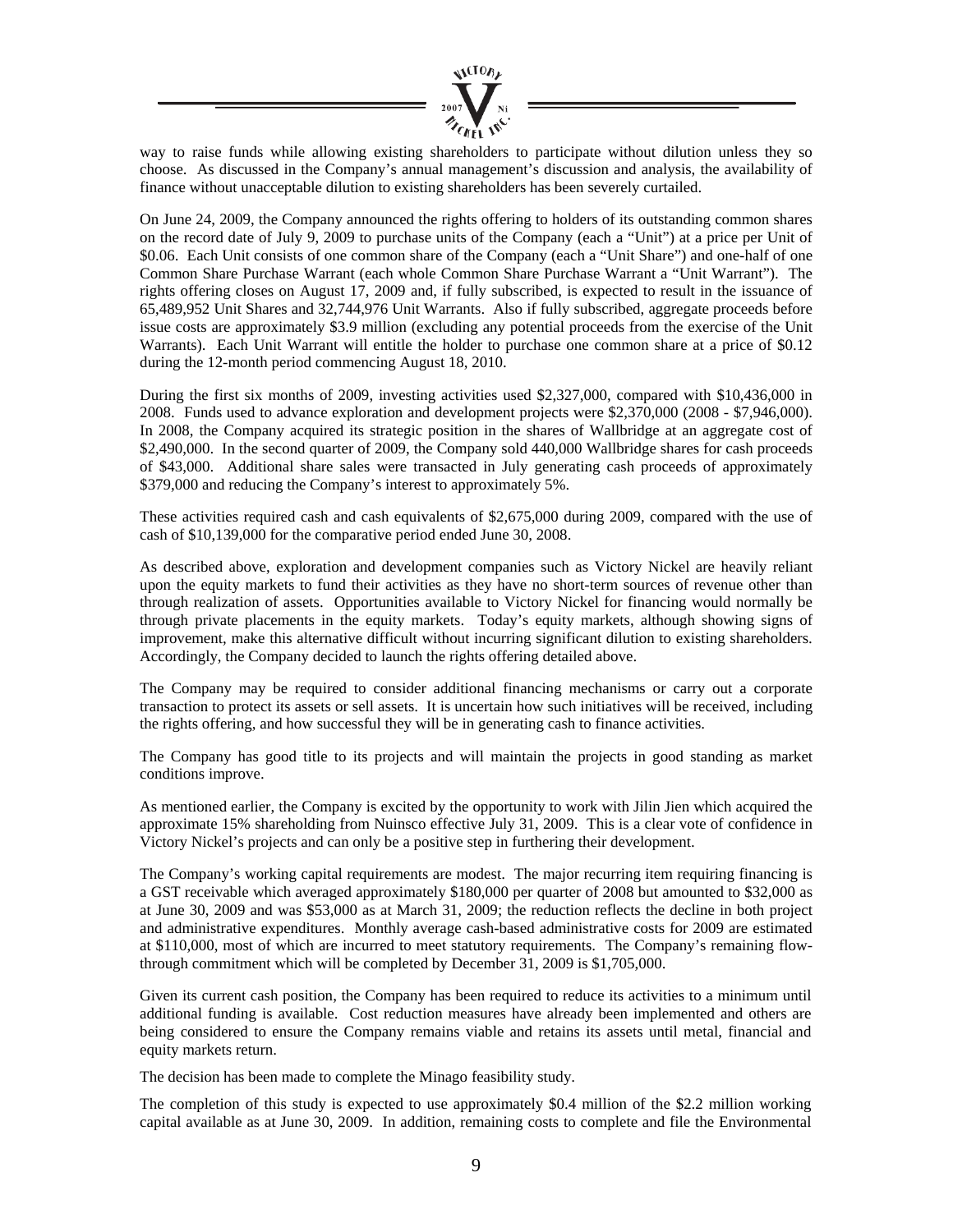

Impact Study required to obtain permits and complete an access road could cost approximately \$2 million by the end of September 2009. Both of these expenditures are discretionary in nature but would delay the project if not completed as planned. The Company has also signed a contract to construct an access road for the Lac Rocher project during the second quarter with expected costs of \$400,000. Equipment has recently been mobilized to the location and construction has begun.

Assuming completion of all of these programs along with a successful rights offering, the balance available to meet the Company's flow-through commitment and fund corporate costs for the remainder of the year will be approximately \$2.5 million.

However, there are several programs which should be advanced so the Company is continuing to consider all manner of financings given the current financial market environment as well as strategic partnerships, including developing the relationship with Jilin Jien. Management is continuing to monitor the outcome of financing initiatives being undertaken in the marketplace.

Assuming a positive outcome of the Minago feasibility study and/or a determination to bring the Lac Rocher, Mel or Lynn Lake projects to production, significant construction financing will be required. It is unlikely that these projects could be financed in the current metal price and financial environment without strong support from a strategic partner which could include potential customers, shipping companies and suppliers.

### **EXPLORATION AND DEVELOPMENT ACTIVITIES**

For the six months ended June 30, 2009, the Company incurred exploration costs on its nickel properties of \$1,098,000 (2008 - \$7,506,000), including \$851,000 on the Minago project, \$29,000 on the Mel project, \$104,000 on Lynn Lake and \$113,000 at the Lac Rocher project (2008 - \$7,323,000; \$27,000, \$nil and \$156,000, respectively). The reduction in spending reflects the slow-down which was discussed in the Company's 2008 Annual Management's Discussion and Analysis.

Paul Jones, Vice-President, Exploration, is a "qualified person" as defined under NI-43-101, and he has supervised the preparation of the information relating to the material mineral projects of the Company described herein.

### **Minago Project**

The Company's l00%-owned Minago project is located on the Thompson Nickel Belt in Manitoba, and is one of Canada's largest undeveloped sulphide nickel deposits as updated in the first quarter of 2009 and described in the table below.

Following the completion of a scoping study in the fall of 2006, Wardrop Engineering Limited ("Wardrop") was engaged to conduct a feasibility study. The feasibility study is ongoing, and is expected to be completed in 2009 following a comprehensive review to ensure that costs reflect the changing market conditions. Current activities are centred on verification of capital cost estimates and revision where necessary to reflect market realities. Ongoing work consists of continuation and refining of geological and geophysical interpretations with the aim of improved deposit modelling and identification of exploration targets in the local region for future field programs.

On January 6, 2009, the Company announced the receipt of a NI-43-101-compliant revised resource estimate for the Minago Project. The revised resource estimate prepared by Wardrop reports only the nickel that is present in sulphide minerals (denoted NiS and representing %Ni in NiS), and excludes unrecoverable nickel in silicate. This is necessary to allow accurate determination of a recovery curve at various grades. Previous Minago resource estimates have been reported on a Total Nickel basis at a 0.25% cut-off grade. The adoption of %Ni in NiS values for the resource estimate (using a 0.20% Ni in nickel sulphide cut-off grade as a minimum for economic viability) provides a more accurate determination of the recoverable nickel.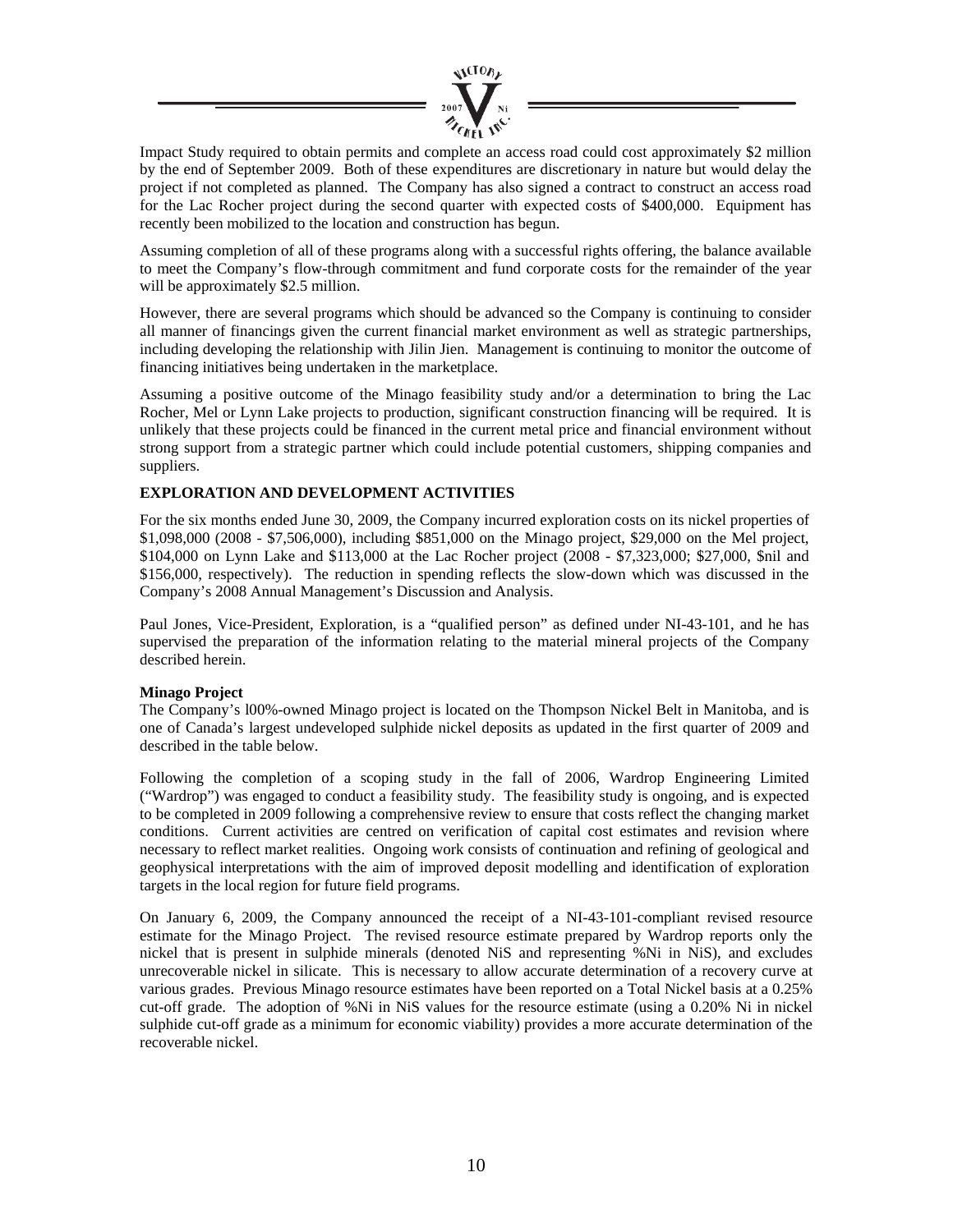

The Minago Project NiS resource estimate is as follows:

| <b>Sulphide Nickel Resource Estimate, January 2009</b>         |               |                                     |                                                   |  |  |  |  |  |  |  |
|----------------------------------------------------------------|---------------|-------------------------------------|---------------------------------------------------|--|--|--|--|--|--|--|
| <b>Classification</b><br>At 0.2% Nickel Sulphide Cut-off Grade | <b>Tonnes</b> | Grade<br>(millions) $(%$ Ni in NiS) | %Ni in NiS In-Situ Nickel<br>(millions of pounds) |  |  |  |  |  |  |  |
| <b>Measured Resource</b>                                       | 9.1           | 0.47                                | 94                                                |  |  |  |  |  |  |  |
| <b>Indicated Resource</b>                                      | 35.0          | 0.42                                | 327                                               |  |  |  |  |  |  |  |
| <b>Total Measured and Indicated</b>                            | 44.1          | 0.43                                | 420                                               |  |  |  |  |  |  |  |
| <b>Inferred Resource</b>                                       | 12.0          | 0.44                                | 115                                               |  |  |  |  |  |  |  |

In addition to the large sulphide nickel resource and other metal byproducts, including copper, gold, platinum, palladium, silver and rhodium, the scoping study identified the presence of hydraulic fracturing ("frac") sand, a material used to enhance recoveries in the oil and gas industry. This frac sand overlies the proposed open pit and will need to be removed as part of pre-stripping to access the nickel deposit.

Frac sand is a high-value commodity with significant potential to generate substantial value as a byproduct of mining the sulphide nickel deposit. Minago is ideally located with respect to infrastructure and is in close proximity to potential frac sand markets in western Canada and the United States. Various studies completed to date indicate that the frac sand operation alone could cover the cost to pre-strip and equip the nickel open pit, and should enhance the ability to finance development of the nickel deposit.

In late 2008, Outotec (USA) Inc. ("Outotec") evaluated the frac sand plant design and capital and operating costs to produce 914,245 tonnes of frac sand annually. Key conclusions of the Outotec study include:

- Throughput of 1.2 million tonnes of sand per year produces 914,245 tonnes of frac sand annually over approximately nine years;
- Average life of mine operating costs of \$10.37 per tonne of frac sand;
- Plant capital cost of \$44.0 million; and
- A processing plant designed to allow for production to increase should market conditions warrant.

The Company is continuing to evaluate alternatives to maximize the value of the frac sand resource, including the possibility of operating a frac sand operation on a standalone basis.

### **Lynn Lake**

The Lynn Lake property, acquired by Victory Nickel via its acquisition of Independent, is located in the historic mining town of Lynn Lake in northern Manitoba, about 320km by road northwest of the Thompson mining camp. The Lynn Lake property is the former Sherritt producing mine site known as the Lynn Lake A Mine and Farley Mine. The Lynn Lake nickel mine was first operated by Sherritt-Gordon from 1953 to 1976. During its 23 years of operation, the mine produced over 20 million tonnes of nickel-copper ore at an average grade of 1.02% nickel and 0.54% copper, making Lynn Lake the third largest nickel producer in North America. The mine closed in 1977 due to a period of stagnant growth in the nickel market, not because the ore was mined out.

The Lynn Lake project has 0.86 million tonnes of measured resources grading 0.80% nickel or 15 million pounds of in-situ nickel as well as 13.7 million tonnes of indicated resources at 0.65% grade or 196 million pounds. A further 4.2 million tonnes inferred resources grading 0.59% nickel contains an additional 55 million pounds of in-situ nickel.

Exploration upside on the property exists within the mine infrastructure below the 3,000 foot level as well as along an inferred secondary mine structure distinct from the historic main mine trend. This secondary structure was outlined in 2008 with the drilling of the Company's Disco Zone - a small near-surface deposit (approximately 30 m from surface) that extends approximately 200m below surface. The morphology and style of mineralization of the Disco Zone is similar to the historic orebodies mined at Lynn Lake, with similar apparent structural controls, which is that of vertically-extensive, pipe-like orebodies, truncated by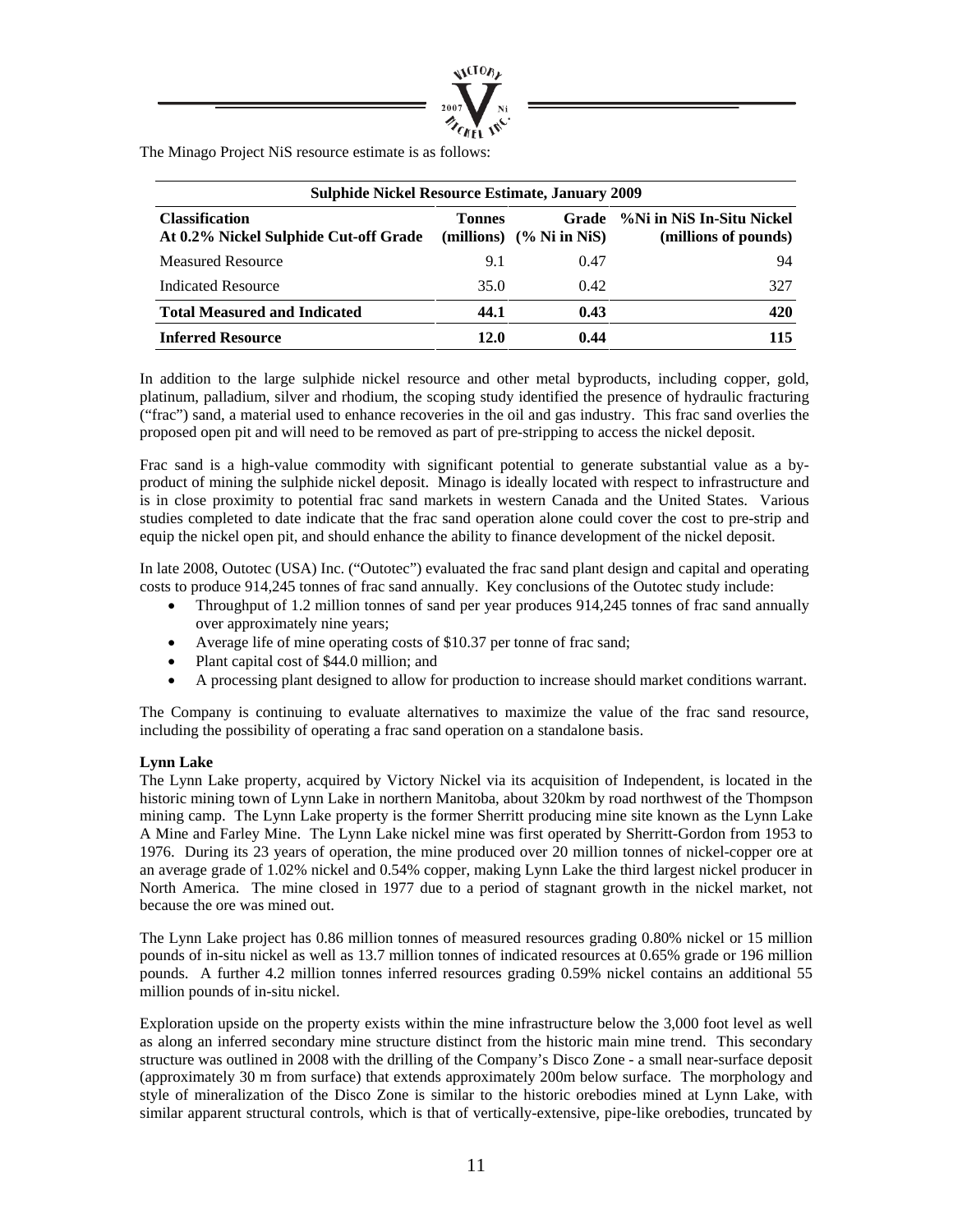

reactivated shear zones. The Disco Zone remains open at depth and the inferred northeast-southwest structure that abuts the zone remains unexplored along strike.

The Company is currently evaluating additional work on the Lynn Lake property and will review the prefeasibility study prepared by Wardrop in detail.

The pre-feasibility study, dated December 2007, gave the project a net present value of \$131 million at an 8% discount rate (\$179 million at a 5% discount rate). Highlights of the pre-feasibility study which is available on SEDAR are as follows:

- Pre-tax IRR of 29%:
- Payback on mine costs of three years;
- Pre-tax profit over an initial 11-year mine life of \$296 million; and
- Likelihood of extending mine life via continued mine exploration, conversion of inferred resources to reserves.

### **Mel Project**

The Mel project is located on the Thompson Nickel Belt, just north of Thompson, Manitoba. It is a large property, approximately 25km east-west by about 6km north-south.

Mel has an indicated resource of 4.3 million tonnes grading 0.88% nickel (approximately 83 million pounds in-situ nickel) and an additional inferred resource of one million tonnes grading 0.84% nickel (approximately 19 million pounds in-situ nickel) and offers significant exploration upside.

The Company has fully funded sufficient expenditures to earn a 100% ownership interest in this project subject to a 51% Vale Inco back-in. Vale Inco is continuing to assess metallurgical characteristics of typical Mel mineralization prior to making a decision on exercising its back-in right. By agreement, Vale Inco must mill ore from the Mel project at cash costs plus 5% subject to capacity availability and metallurgy.

### **Lac Rocher**

Lac Rocher is located in northwestern Québec and has measured (0.29 million tonnes grading 1.23% Ni) and indicated (0.51 million tonnes grading 1.05% Ni.) resources of 0.80 million tonnes grading 1.12% nickel, at a 0.5% nickel cutoff, for approximately 20 million pounds of in-situ nickel located between surface and 125 vertical metres (representing 8 million pounds measured and 12 million pounds indicated). Additional inferred resources total 0.44 million tonnes grading 0.65% Ni (or 6 million pounds in-situ). Mineralization remains open to the southwest.

Current plans are for road construction to be completed from the end of the existing logging road to the site of the proposed Lac Rocher portal, to allow year-round ground access to the site. The road construction contract has been awarded and construction has begun. The Company is reviewing the PEA prepared in 2008 by Roche to review input costs and to see if more economic mining methods are possible.

The PEA envisions the Lac Rocher deposit being contract mined in two phases using mechanized cut-andfill mining over a span of 24-26 months. In Phase One, 65,000 tonnes would be extracted at 1.75% nickel, 0.57% copper and 0.062% cobalt; in Phase Two an additional 252,730 tonnes would be extracted at 1.52% nickel, 0.59% copper and 0.051% cobalt (see news release dated November 3, 2008).

Victory Nickel has obtained a Certificate of Authorization ("C of A") for Phase One from the Québec government, and is now working toward obtaining a mining permit for Phase One. For Phase Two, the Company has completed its environmental baseline programs and, in July 2009, submitted to the Québec government its environmental impact statement in order to obtain a C of A. Upon receipt of a C of A, the Company will then work toward obtaining a mining permit for Phase Two.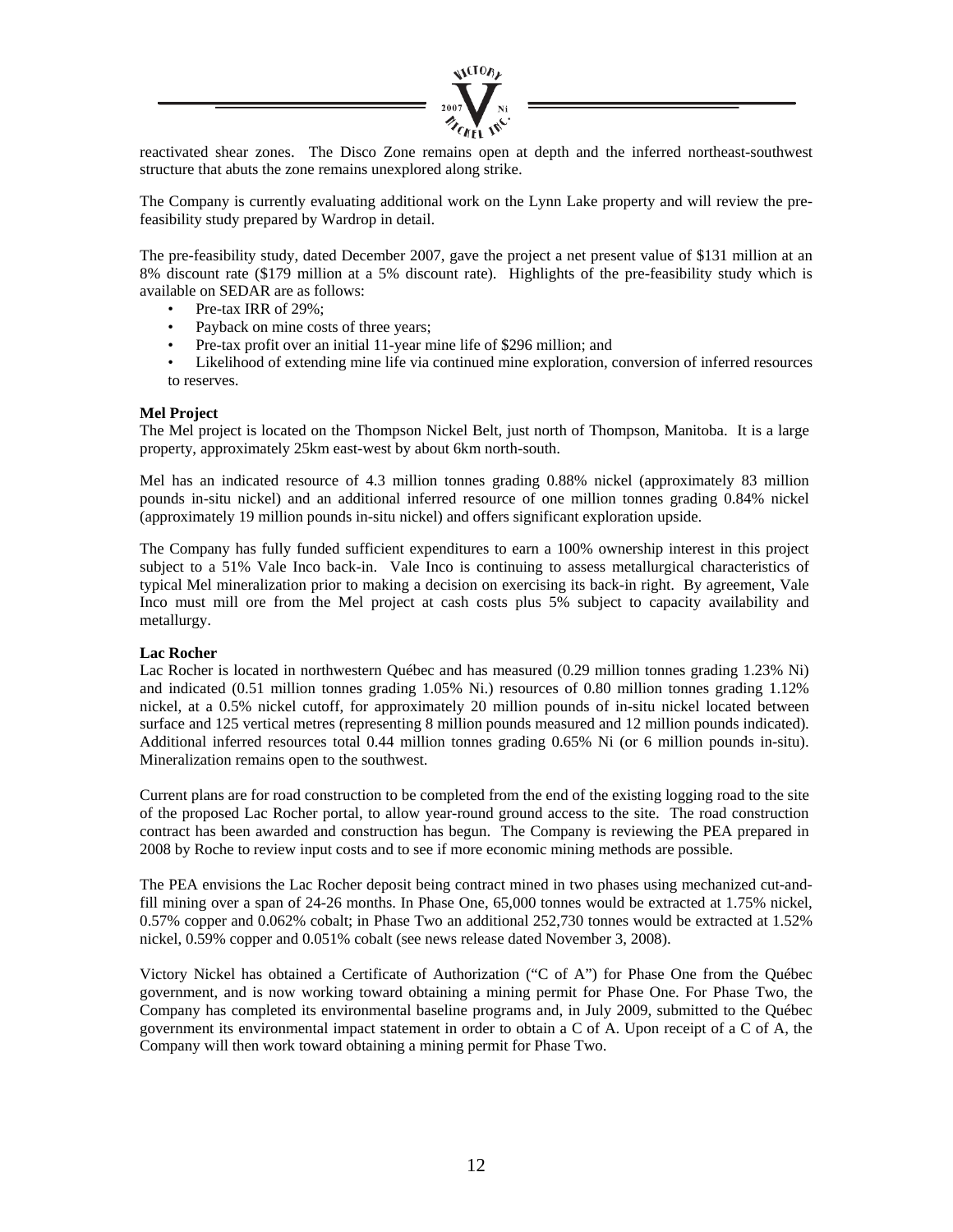

### **IMPAIRMENT ANALYSIS UPDATE**

Given the changes in the metals markets and other general economic factors, the Company performed a detailed impairment analysis on each of its exploration and development projects as at December 31, 2008. The Company does not believe that there have been any further material changes to date which would adversely affect this analysis. In fact, there have been some sporadic signs of metals prices recovery which is encouraging. Furthermore, there has been no change in management's plans for the projects.

Management concluded that no impairment existed in each of its projects effective June 30, 2009 and that costs incurred to date are recoverable. The Company will continue to monitor developments as they occur in the metals markets and the economy and will update its impairment analysis to take account of any such changes, as appropriate.

### **CRITICAL ACCOUNTING ESTIMATES**

Critical accounting estimates used in the preparation of the consolidated financial statements include determining the carrying value of investments and exploration and development projects, assessing the impairment of long-lived assets, determining future income taxes and the valuation of stock option compensation. These estimates involve considerable judgment and are, or could be, affected by significant factors that are beyond the Company's control.

For a complete list of the significant accounting policies as well as information concerning the use of estimates and measurement uncertainty, reference should be made to Notes 2 and 3 of the Company's 2008 Audited Consolidated Financial Statements and the updates reflected in the notes to the Unaudited Interim Consolidated Financial Statements for the three and six months ended June 30, 2009 and 2008. The Company's financial statements have been prepared using the going concern assumption; reference should be made to Note 1 to each of the Company's financial statements referred to above.

The Company's recorded value of its exploration and development projects is based on historical costs that are expected to be recovered in the future. The Company's recoverability evaluation is based on market conditions for minerals, underlying mineral resources associated with the properties and future costs that may be required for ultimate realization through mining operations or by sale. The Company is in an industry that is exposed to a number of risks and there is always the potential for a material adjustment to the value assigned to these assets. Such risks also extend to the evaluation of fair values of net assets upon acquisition.

The fair value of the stock options and warrants is calculated using an option pricing model that takes into account the exercise price, expected life of the option/warrant, expected volatility of the underlying shares, expected dividend yield, and the risk free interest rate for the term of the option/warrant.

### **NEW ACCOUNTING POLICIES**

There have been no new accounting policies adopted in the interim unaudited consolidated financial statements.

### **FUTURE ACCOUNTING CHANGES**

There have been no additional future accounting changes from those reported in Note 3 to the 2008 Audited Consolidated Financial Statements. The Company is continuing to review the requirements of International Financial Reporting Standards and will develop a project plan over the summer of 2009.

### **CORPORATE GOVERNANCE**

The Company's Board of Directors is responsible for ensuring that management fulfils its responsibilities for financial reporting and internal control and exercises this responsibility principally through the Audit Committee. The Audit Committee, which is comprised of directors none of whom are employees or officers of the Company, meets with management to review the unaudited interim consolidated financial statements to satisfy itself that management is properly discharging its responsibilities to the directors who approve the unaudited interim consolidated financial statements. The Board of Directors has also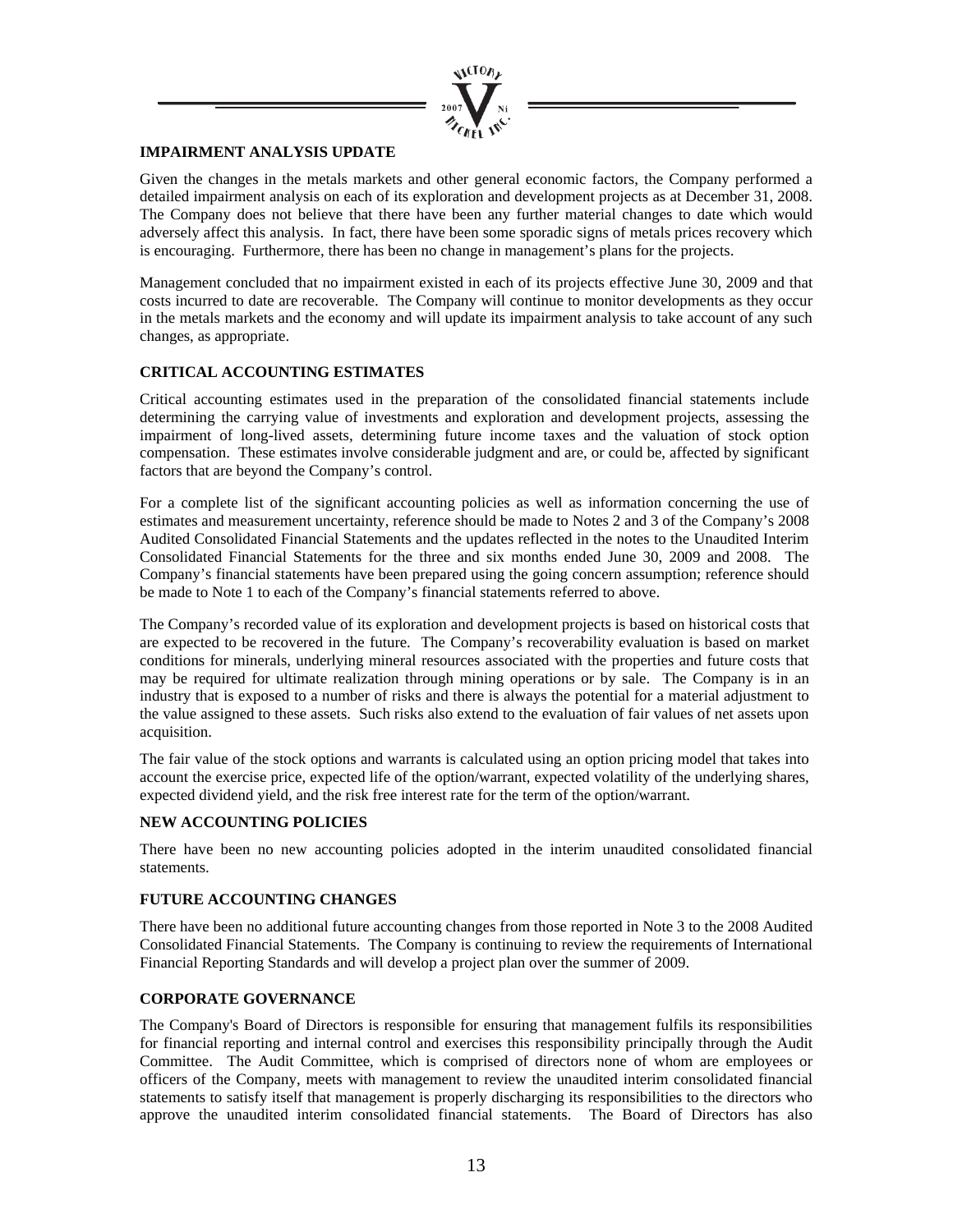

appointed compensation and corporate governance and nominating committees composed of non-executive directors.

### *Design of Disclosure Controls and Procedures*

The Company's Chief Executive Officer and Chief Financial Officer, (collectively, the "Certifying Officers"), are responsible for designing a system of disclosure controls and procedures, or causing them to be designed under their supervision, to provide reasonable assurance that information required to be disclosed in reports filed with or submitted to, securities regulatory authorities is recorded, processed, summarized and reported within the time periods specified under Canadian securities laws and that material information relating to the Company is made known to them with respect to financial and operational conditions to allow timely decisions regarding required disclosure. For the fiscal quarter ended June 30, 2009, the Certifying Officers have concluded that the design of the Company's disclosure controls and procedures were effective as at June 30, 2009. Such controls are facilitated by the small size of the Company's senior management team and their access to material information.

There were no changes to the Company's disclosure controls and procedures that occurred during the quarter ended June 30, 2009 that materially affected, or are reasonably likely to affect, the Company's disclosure controls and procedures.

### *Design of Internal Control over Financial Reporting*

The Company's Certifying Officers are responsible for designing a system of internal controls over financial reporting, or causing them to be designed under their supervision, to provide reasonable assurance regarding the reliability of financial reporting and preparation of consolidated financial statements for external purposes in accordance with Canadian GAAP. The Company used the COSO control framework. For the fiscal quarter ended June 30, 2009, the Certifying Officers have concluded that the design of the Company's internal controls over financial reporting and procedures were effective as at June 30, 2009.

The management of the Company was required to apply its judgment in evaluating the cost-benefit relationship of possible controls and procedures. The result of the inherent limitations in all control systems means no evaluation of controls can provide absolute assurance that all control issues and instances of fraud, if any, have been detected.

There were no changes to the Company's internal controls over financial reporting that occurred during the quarter ended June 30, 2009 that materially affected, or are reasonably likely to affect, the Company's internal controls over financial reporting.

### **RELATED PARTY TRANSACTIONS**

The Company obtains management, administrative assistance and facilities from Nuinsco pursuant to a management agreement. The fees payable by the Company under the arrangement are recorded at the exchange amount which is equal to the cost to Nuinsco of providing such services plus 10 percent. General and administrative costs charged to the Company during the six months ended June 30, 2009 totalled \$297,000 (2008 - \$251,000). In addition project-related costs aggregating \$35,000 (2008 - \$27,000) have been charged to the Company by Nuinsco during the period and are included in exploration and development costs on the consolidated balance sheet. Victory Nickel charged Nuinsco \$8,000 for the three months ended March 31, 2009 for project-related costs incurred by it on behalf of Nuinsco (2008 - \$23,000). The management agreement commenced February 1, 2007 and is terminable by Nuinsco upon 90 days notice and by the Company upon 180 days notice. No such notice has been received or made.

### **OUTSTANDING SHARE DATA**

At July 31, 2009, the Company had 261,959,809 common shares issued and outstanding. In addition, there were 25,033,998 stock options outstanding on July 31, 2009 which if exercised and issued would bring the fully diluted issued common shares to a total of 286,993,807, and would generate cash of approximately \$7,260,000. These figures do not include the results of the rights offering described earlier.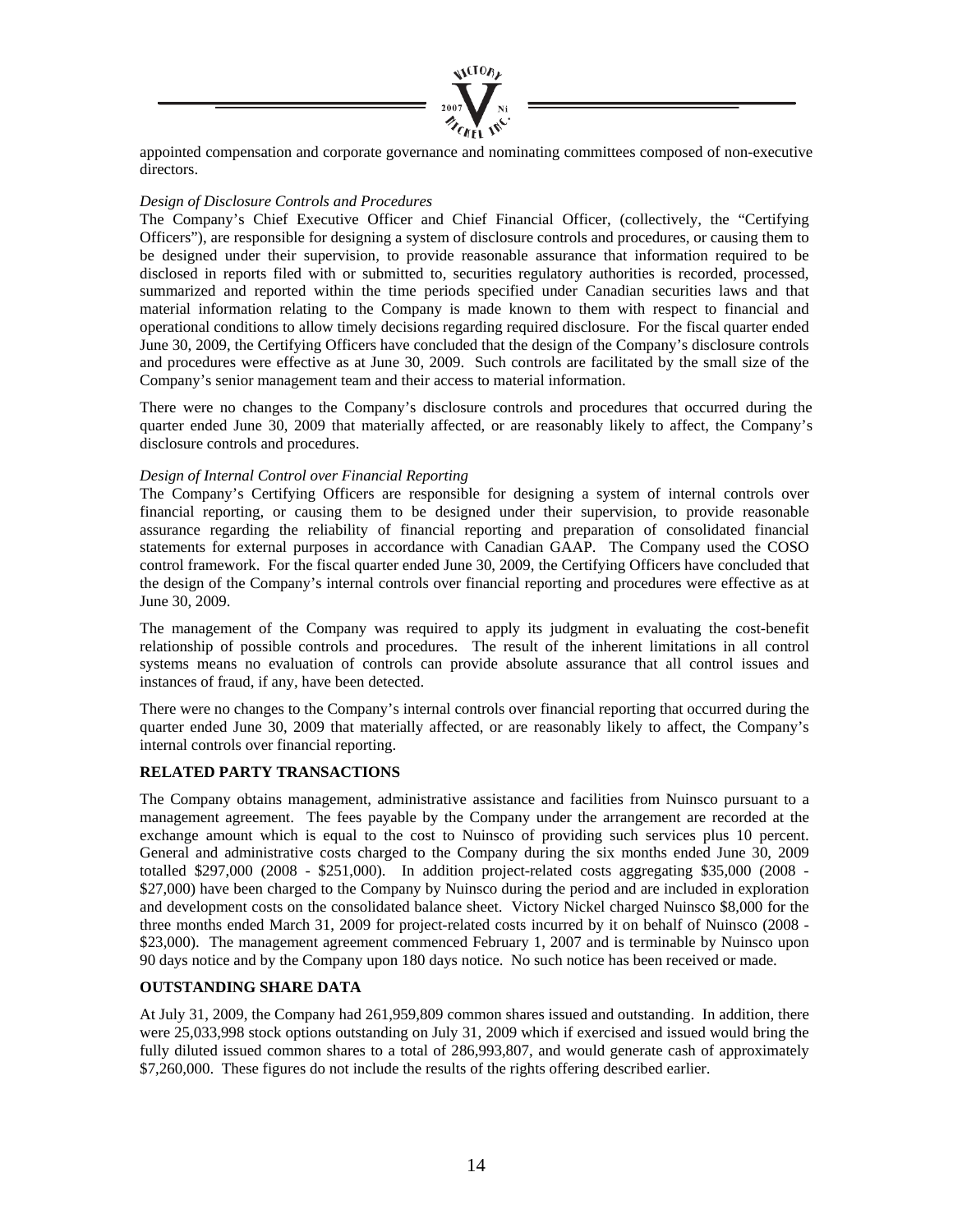

### **RISKS AND UNCERTAINTIES**

The exploration and development of natural resources are speculative activities that involve a high degree of financial risk. The risk factors which should be taken into account in assessing Victory Nickel's activities and an investment in its securities include, but are not necessarily limited to, those set out in detail in the Company's 2008 Annual Management's Discussion and Analysis. A summary is provided below.

The relative significance of each risk will vary as a function of several factors including, but not limited to, the state of the economy, the stage of Victory Nickel's projects, the availability of financing on acceptable terms and other matters.

Any one or more of these risks could have a material adverse effect on the value of any investment in Victory Nickel and the business, financial condition, operating results or prospects of Victory Nickel and should be taken into account in assessing Victory Nickel's activities.

### **Industry Risks**

### *Speculative Nature of Mineral Exploration*

Mineral exploration is highly speculative in nature, involves many risks and frequently is non-productive. There is no assurance that Victory Nickel's exploration efforts will be successful. No assurance can be given that Victory Nickel's exploration programs will result in the establishment or expansion of resources or reserves.

### *Development Projects*

In general, development projects have no operating history upon which to base estimates of future cash operating costs. For development projects such as the mineral resource properties owned by Victory Nickel, estimates of proven and probable reserves are, to a large extent, based upon the interpretation of geological data obtained from drill holes and other sampling techniques and feasibility studies. The costs estimated under the PEA for Minago may differ under the feasibility study presently being performed.

### *Competition*

The mineral exploration business is highly competitive in all of its phases. Victory Nickel competes with numerous other companies and individuals, including competitors with greater financial, technical and other resources than Victory Nickel, in the search for and acquisition of exploration and development rights on attractive mineral properties.

### **Operational Risks**

### *Limited History of Operations*

Victory Nickel has no history of earnings and limited financial resources. Victory Nickel currently has no operating mines and its ultimate success will depend on its ability to generate cash flow from active mining operations in the future, as well as its ability to access capital markets for its development requirements.

### *Development Targets, Permitting and Operational Delays*

There can be no assurance that Victory Nickel will be able to complete the planned development of the projects on time or on budget due to, among other things, delays in receiving required consents, permits and registrations, the delivery and installation of plant and equipment and cost overruns, or that the current personnel, systems, procedures and controls will be adequate to support Victory Nickel's operations.

### *Resources and Production*

The figures for resources presented in this document are estimates and no assurance can be given that the anticipated level of recovery and/or grades of resources will be realized.

### *Title Risks*

Victory Nickel's ability to hold various mineral rights require licences, permits and authorizations and, in some cases, renewals of existing licences, permits and authorizations from various governmental and quasigovernmental authorities. However, Victory Nickel's ability to obtain, sustain or renew such licences, permits and authorizations on acceptable terms is subject to changes in regulations and policies and to the discretion of the applicable governmental and quasi-governmental bodies.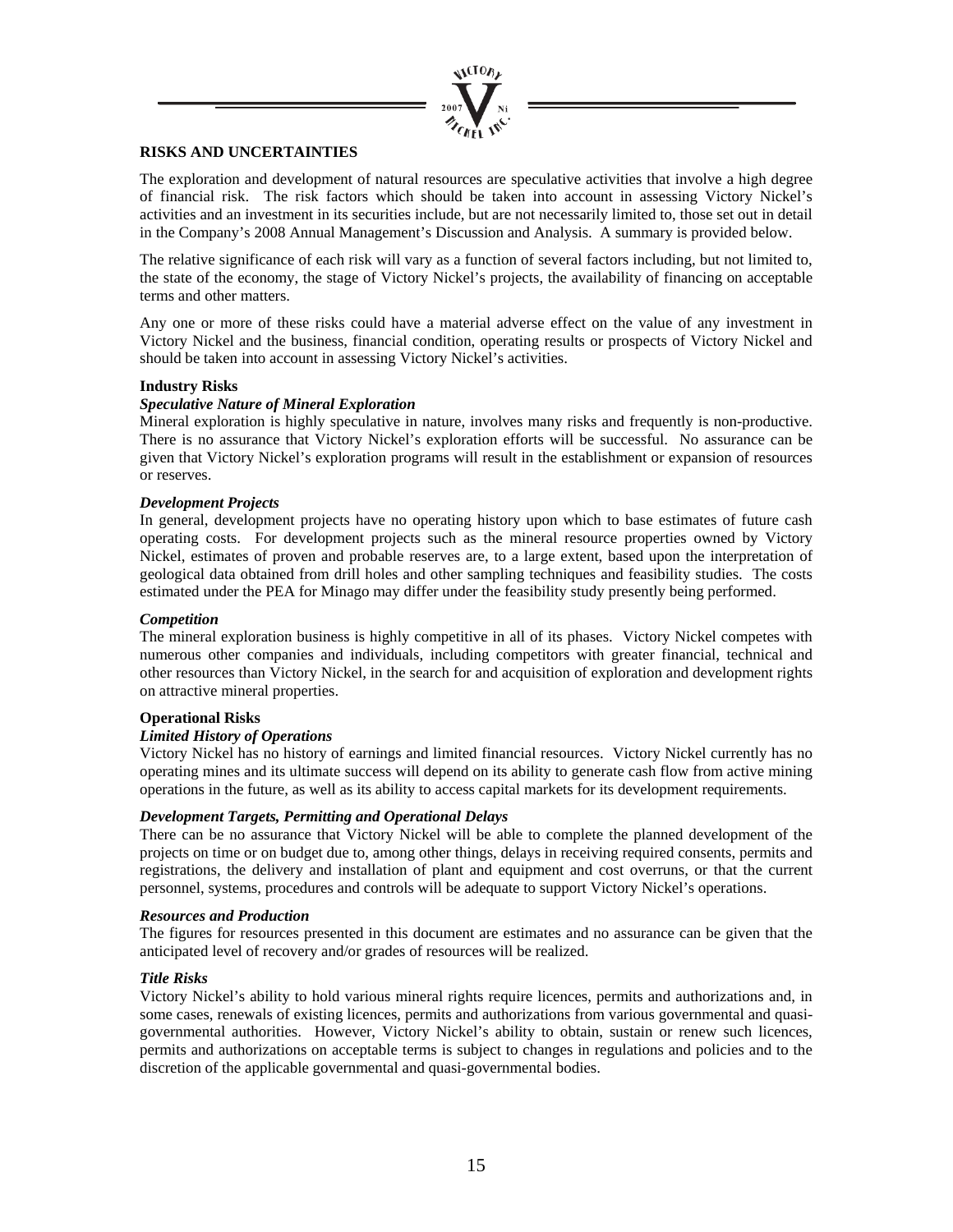

### *Insurance Risk*

Victory Nickel faces all of the hazards and risks normally incidental to the exploration and development of base metals, any of which could result in damage to life or property, environmental damage and possible legal liability for any or all such damage caused. Not all such risks are insurable.

### **Financial and Investment Risks**

### *Substantial Capital Requirements*

Victory Nickel will have to make substantial capital expenditures for the development of and to achieve production from its projects. There can be no assurance that any debt or equity financing or cash generated by operations will be available or sufficient to meet these requirements or for other corporate purposes or, if debt or equity financing is available, that it will be on terms acceptable to Victory Nickel. Moreover, future activities may require Victory Nickel to alter its capitalization significantly. The inability of Victory Nickel to access sufficient capital for its operations could have a material adverse effect on its financial condition, results of operations or prospects.

### *Market Perception*

Market perception of junior exploration, development and mining companies may shift such that these companies are viewed less favourably. This factor could impact the value of investors' holdings and Victory Nickel's ability to raise further funds by issue of additional securities or debt.

### *Metal Prices*

There is no assurance that, even if commercial quantities of mineral resources are developed, a profitable market will exist for the sale of such product. Nickel and by-product prices fluctuate on a daily basis and are affected by numerous factors beyond Victory Nickel's control – including factors which are influenced by worldwide circumstances.

### *Areas of Investment Risk*

The common shares of Victory Nickel are listed on the TSX. The share prices of publicly traded companies can be volatile as the price of shares is dependent upon a number of factors, some of which are general or market or sector specific and others that are specific to Victory Nickel.

The market for shares in small public companies is less liquid than for large public companies. Investors should be aware that the value of the Company's common shares may be volatile and may go down as well as up and investors may therefore not recover their original investment.

The market price of the Company's common shares may not reflect the underlying value of Victory Nickel's net assets. The price at which investors may dispose of their securities may be influenced by a number of factors, some of which may pertain to Victory Nickel and others of which are extraneous. On any disposal of their common shares, investors may realize less than the original amount invested.

### **Regulatory Risks**

### *Government Regulation*

Existing and possible future environmental and social impact legislation, regulations and actions, including the regulation of air and water quality, mining reclamation, solid and hazardous waste handling and disposal, the promotion of occupational health and safety, the protection of wildlife and ecological systems and the protection of the societies and communities of indigenous peoples, could cause significant expense, capital expenditures, restrictions and delays in activities, the extent of which cannot be predicted and which may well be beyond Victory Nickel's capacity to fund.

### *Economic, Political, Judicial, Administrative, Taxation or Other Regulatory Factors*

Victory Nickel may be adversely affected by changes in economic, political, judicial, administrative, taxation or other regulatory factors in the areas in which Victory Nickel does or will operate and holds its interests, as well as unforeseen matters.

### **Other Risks**

### *Environmental and Health Risks*

The Company has no significant exposure to environmental or health risks, although this will change as the Company's projects approach production (a normal characteristic of mineral industry projects). The Lynn Lake project is a former operating mine, however indemnifications exist from the Manitoba Government with respect to any pre-existing environmental concerns at that property.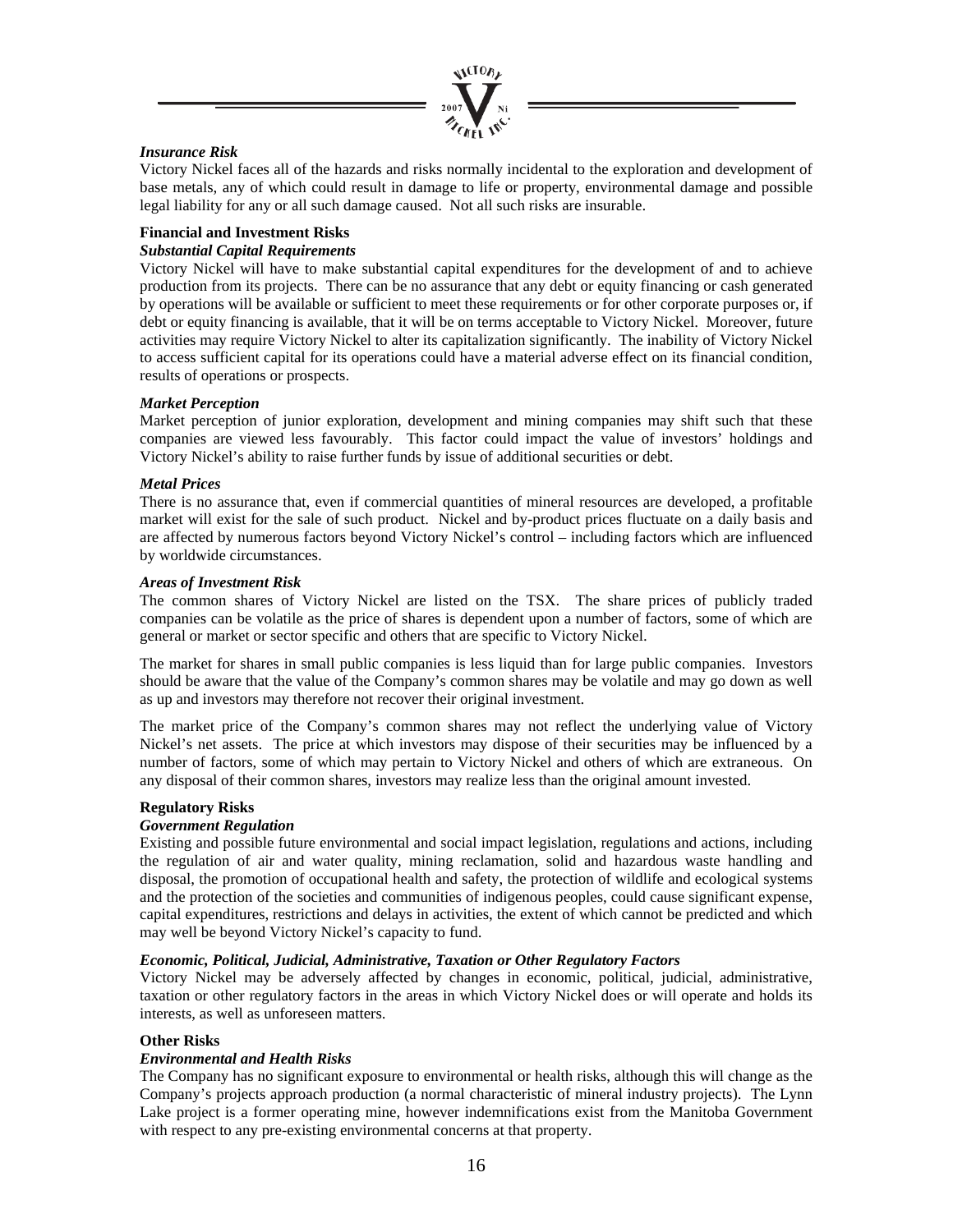

### *Key Personnel*

Victory Nickel relies on a limited number of key managers and consultants and employees and there is no assurance that Victory Nickel will be able to retain such key consultants or other senior management. The loss of one or more of such key consultants or members of senior management, if not replaced, could have a material adverse effect on Victory Nickel's business, financial condition and prospects. Directors and management have accepted deferrals of remuneration in order to assist the Company through the economic turmoil; however, this potentially adds to the risk of losing experienced personnel.

### *Conflicts of Interest*

Certain of the Company's directors and officers are also directors and officers of other natural resource companies. Consequently, there exists the possibility for such directors and officers to be in a position of conflict.

### **Summary**

The future success of the Company is subject to a number of risk factors that are common to the junior natural resources sector. These include the extent to which it can outline natural resources on its properties and establish the economic viability of developing those properties and the political, economic and legislative stability of the territories in which the Company's interests are located. Another significant factor is the ability of the Company to obtain necessary financing or to find strategic partners to fund expenditure commitments as they fall due, as the Company currently has limited funds. Furthermore, the development of any natural resource interest may take years to complete and the resulting income, if any, from the sale of any natural resources produced by the Company is largely dependent upon factors that are beyond its control, such as costs of development, operating costs and the market value of the end product.

### **FORWARD-LOOKING STATEMENTS**

**Forward-Looking Information:** This Management's Discussion and Analysis contains forward-looking information. All statements, other than statements of historical fact, that address activities, events or developments that the Company believes, expects or anticipates will or may occur in the future (including, without limitation, statements regarding estimates and/or assumptions in respect of production, revenue, cash flow, costs, economic return, net present value, mine life and financial models, mineral resource estimates, potential mineralization, potential mineral resources, timing of possible production and the Company's development plans and objectives) constitute forward-looking information. This forwardlooking information reflects the current expectations or beliefs of the Company based on information currently available to the Company. Forward-looking information is subject to a number of risks and uncertainties that may cause the actual results of the Company to differ materially from those discussed in the forward-looking information, and even if such actual results are realized or substantially realized, there can be no assurance that they will have the expected consequences to, or effects on the Company.

Factors that could cause actual results or events to differ materially from current expectations include, among other things: uncertainty of estimates of capital and operating costs, production estimates and estimated economic return; the possibility that actual circumstances will differ from estimates and assumptions; uncertainties relating to the availability and costs of financing needed in the future; failure to establish estimated mineral resources; fluctuations in commodity prices and currency exchange rates; inflation; recoveries being less than those indicated by the testwork carried out to date (there can be no assurance that recoveries in small scale laboratory tests will be duplicated in large tests under on-site conditions or during production); changes in equity markets; operating performance of facilities; environmental and safety risks; delays in obtaining or failure to obtain necessary permits and approvals from government authorities; unavailability of plant, equipment or labour; inability to retain key management and personnel; changes to regulations or policies affecting the Company's activities; the uncertainties involved in interpreting geological data; and the other risks disclosed under the heading "Risks and Uncertainties" and elsewhere. Any forward-looking statement speaks only as of the date on which it is made and, except as may be required by applicable securities laws, the Company disclaims any intent or obligation to update any forward-looking information, whether as a result of new information, future events or results or otherwise. Although the Company believes that the assumptions inherent in the forward-looking information are reasonable, forward-looking information is not a guarantee of future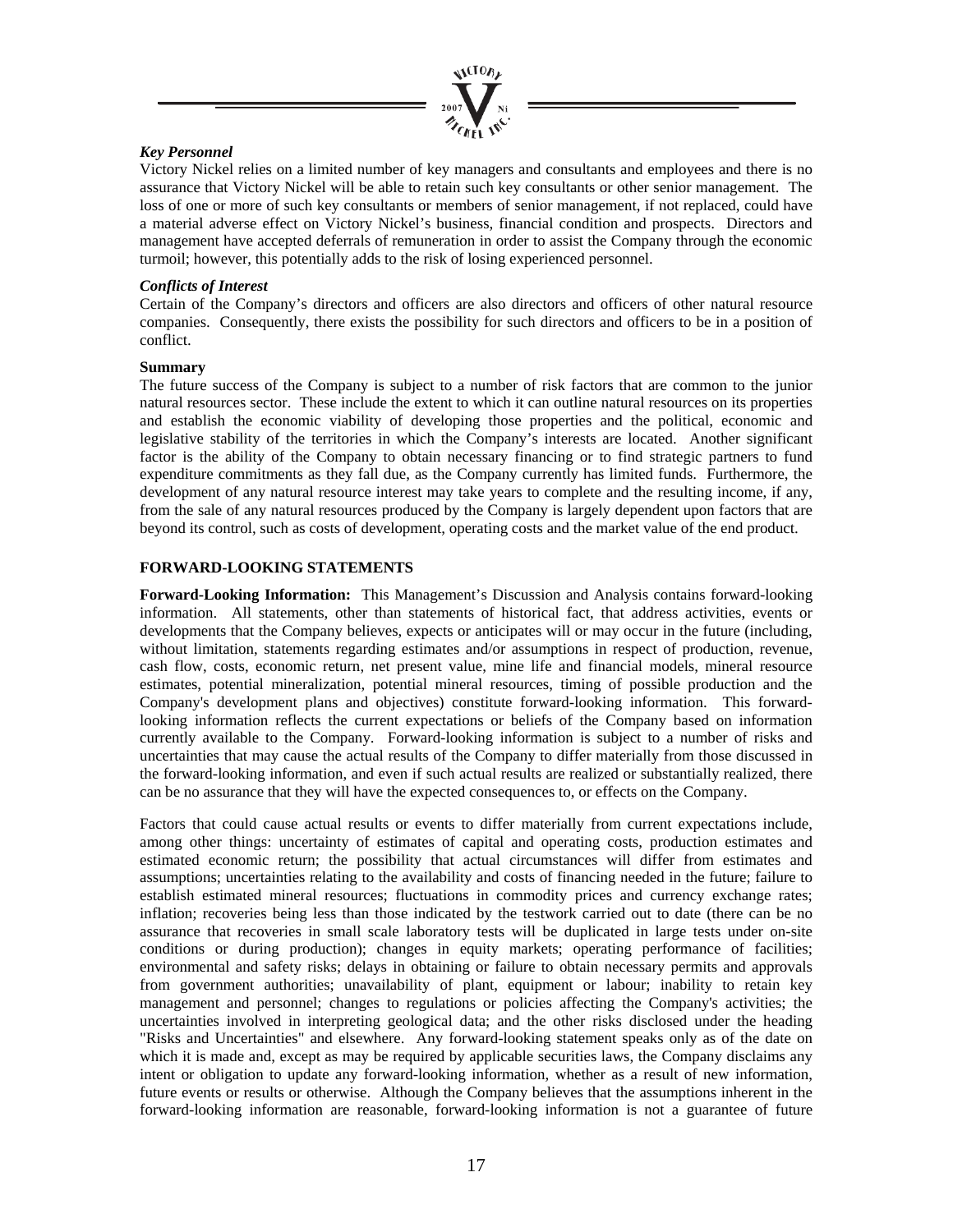

performance and accordingly undue reliance should not be put on such information due to the inherent uncertainty therein.

**July 31, 2009**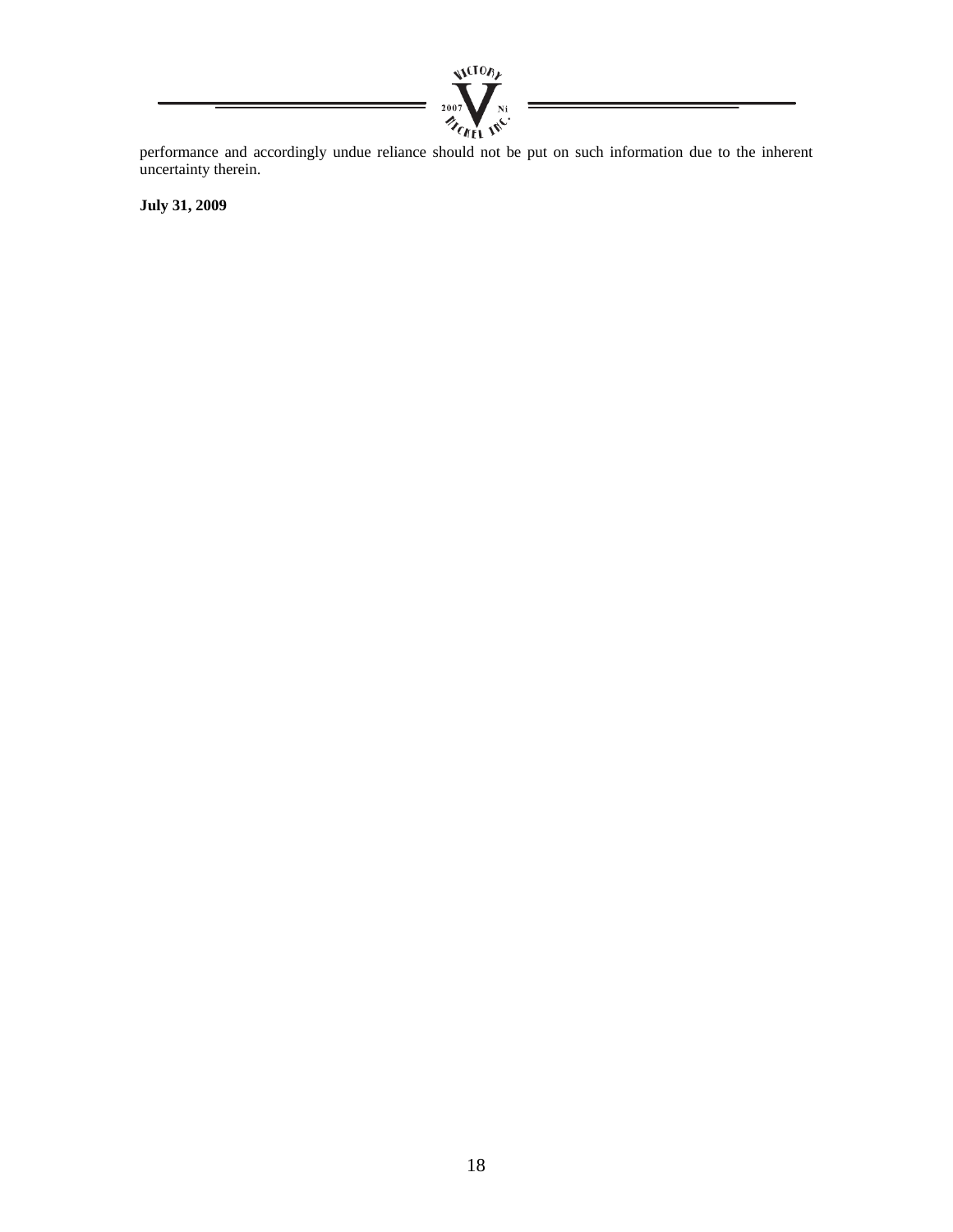

# **VICTORY NICKEL INC.**

**(A Development Stage Entity)** 

## **UNAUDITED INTERIM CONSOLIDATED FINANCIAL STATEMENTS FOR THE THREE AND SIX MONTHS ENDED JUNE 30, 2009 AND 2008**

## **DATED JULY 31, 2009**

## **Management's comments on Unaudited Interim Consolidated Financial Statements**

The accompanying unaudited interim consolidated financial statements of Victory Nickel Inc. for the three and six months ended June 30, 2009 and 2008 have been prepared by management, reviewed by the Audit Committee and approved by the Board of Directors of the Company.

In accordance with National Instrument 51-102, Continuous Disclosure Obligations of the Canadian Securities Administrators, the Company herewith discloses that the accompanying unaudited interim consolidated financial statements have not been reviewed by an auditor.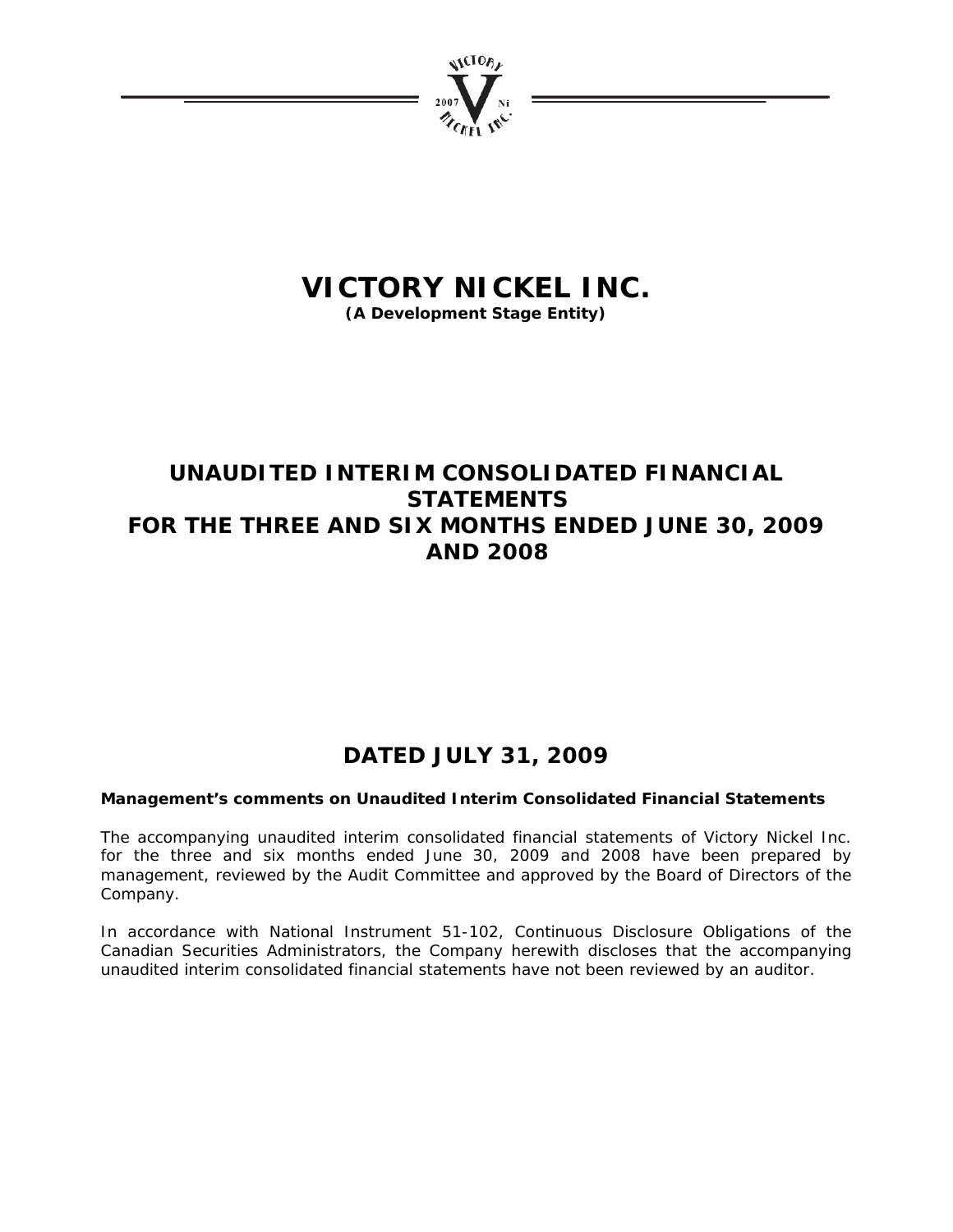## **VICTORY NICKEL INC.**  (A Development Stage Entity) **CONSOLIDATED BALANCE SHEETS**

|                                                      | June 30,     | December 31, |
|------------------------------------------------------|--------------|--------------|
|                                                      | 2009         | 2008         |
| (in thousands of Canadian dollars)                   | (unaudited)  |              |
| <b>ASSETS</b>                                        |              |              |
| <b>Current</b>                                       |              |              |
| Cash and cash equivalents                            | \$<br>1,743  | \$<br>4,418  |
| Marketable securities (Note 6)                       | 728          | 450          |
| Accounts receivable                                  | 303          | 653          |
| Prepaid expenses and deposits                        | 64           | 200          |
| <b>Total Current Assets</b>                          | 2,838        | 5,721        |
| <b>Deferred Rights Offering Costs (Note 14)</b>      | 76           |              |
| <b>Exploration and Development Projects (Note 7)</b> | 32,528       | 31,430       |
| <b>Property and Equipment (Note 8)</b>               | 110          | 116          |
|                                                      | \$<br>35,552 | \$<br>37,267 |
| <b>LIABILITIES AND SHAREHOLDERS' EQUITY</b>          |              |              |
| <b>Current</b>                                       |              |              |
| Accounts payable and accrued liabilities             | \$<br>603    | \$<br>1,899  |
| Due to Nuinsco Resources Limited (Note 13)           | 23           | 18           |
| <b>Total Current Liabilities</b>                     | 626          | 1,917        |
| <b>Future Income Taxes (Note 10)</b>                 | 1,640        |              |
|                                                      | 2,266        | 1,917        |
| <b>Shareholders' Equity (Note 9)</b>                 |              |              |
| Share capital                                        | 36,094       | 38,264       |
| Contributed surplus                                  | 2,054        | 1,857        |
| Deficit                                              | (5,162)      | (4,771)      |
| Accumulated other comprehensive income (Note 11)     | 300          |              |
| <b>Net Shareholders' Equity</b>                      | 33,286       | 35,350       |
|                                                      | \$<br>35,552 | \$<br>37,267 |

## **NATURE OF OPERATIONS (Note 1)**

The accompanying notes are an integral part of these consolidated financial statements

**William**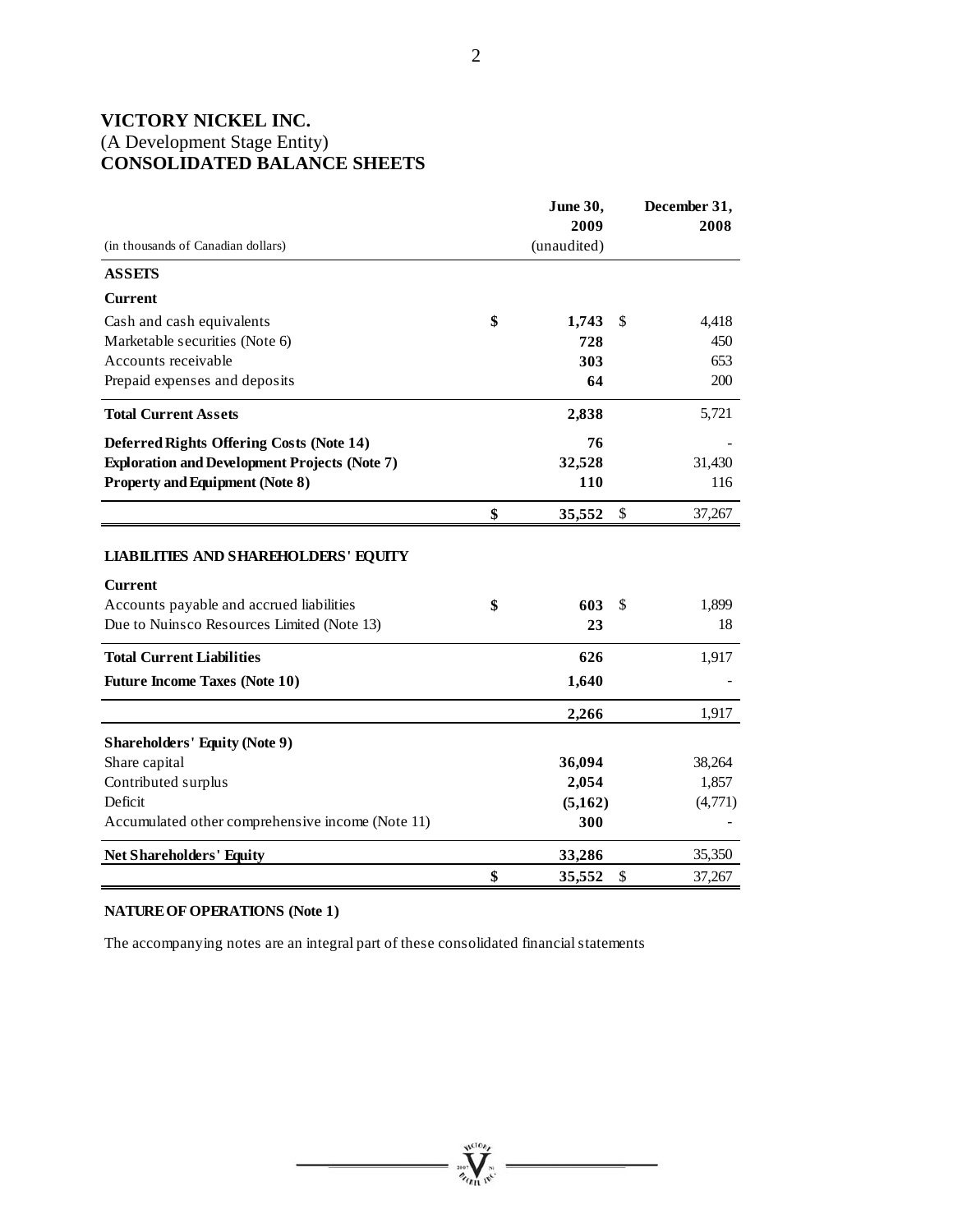## **VICTORY NICKEL INC.**  (A Development Stage Entity) **CONSOLIDATED STATEMENTS OF OPERATIONS**

| (in thousands of Canadian dollars, except per share amounts) | <b>Three Months</b><br>Ended June 30,<br>2009<br>(unaudited) | <b>Three Months</b><br>Ended June 30,<br>2008<br>(unaudited) | <b>Six Months Ended</b><br><b>June 30,</b><br>2009<br>(unaudited) |    | <b>Six Months Ended</b><br><b>June 30,</b><br>2008<br>(unaudited) |
|--------------------------------------------------------------|--------------------------------------------------------------|--------------------------------------------------------------|-------------------------------------------------------------------|----|-------------------------------------------------------------------|
| <b>Revenue</b>                                               |                                                              |                                                              |                                                                   |    |                                                                   |
| Interest income                                              | \$<br>18                                                     | \$<br>45S                                                    | 45                                                                | -S | 154                                                               |
| Gain on sale of marketable securities                        | 21                                                           |                                                              | 21                                                                |    |                                                                   |
|                                                              | 39                                                           | 45                                                           | 66                                                                |    | 154                                                               |
| <b>Costs and Expenses</b>                                    |                                                              |                                                              |                                                                   |    |                                                                   |
| General and administrative (Note 13)                         | 370                                                          | 352                                                          | 797                                                               |    | 960                                                               |
| Stock option compensation (Note 9)                           | 15                                                           | 44                                                           | 206                                                               |    | 155                                                               |
| Amortization of property and equipment                       | 3                                                            |                                                              | 6                                                                 |    |                                                                   |
|                                                              | 388                                                          | 396                                                          | 1,009                                                             |    | 1,115                                                             |
| Loss before the Undernoted                                   | (349)                                                        | (351)                                                        | (943)                                                             |    | (961)                                                             |
| <b>Future Income Tax (Recovery) Provision (Note 10)</b>      | (6)                                                          | 169                                                          | (552)                                                             |    | (11)                                                              |
| <b>Net Loss for the Period</b>                               | \$<br>$(343)$ \$                                             | $(520)$ \$                                                   | $(391)$ \$                                                        |    | (950)                                                             |
| Loss per Share - Basic and Diluted                           | \$<br>$(0.00)$ \$                                            | $(0.00)$ \$                                                  | $(0.00)$ \$                                                       |    | (0.01)                                                            |
| Weighted Average Common Shares Outstanding                   | 261,732,000                                                  | 176,860,000                                                  | 261,721,000                                                       |    | 176,811,000                                                       |

The accompanying notes are an integral part of these consolidated financial statements

## **VICTORY NICKEL INC.**  (A Development Stage Entity) **CONSOLIDATED STATEMENTS OF COMPREHENSIVE LOSS**

|                                             | <b>Three Months</b> | Three Months   |                 | Six Months Ended Six Months Ended |                 |
|---------------------------------------------|---------------------|----------------|-----------------|-----------------------------------|-----------------|
|                                             | Ended June 30,      | Ended June 30, | <b>June 30,</b> |                                   | <b>June 30,</b> |
|                                             | 2009                | 2008           | 2009            |                                   | 2008            |
| (in thousands of Canadian dollars)          | (unaudited)         | (unaudited)    | (unaudited)     |                                   | (unaudited)     |
| Net loss for the period                     | $(343)$ \$          | $(520)$ \$     | $(391)$ \$      |                                   | (950)           |
| Other comprehensive (loss) income (Note 11) | (128)               | (993)          | 300             |                                   | 64              |
| <b>Comprehensive Loss for the Period</b>    | $(471)$ \$          | $(1,513)$ \$   | $(91)$ \$       |                                   | (886)           |

 $\sum_{\gamma_{\alpha}}$ 

The accompanying notes are an integral part of these consolidated financial statements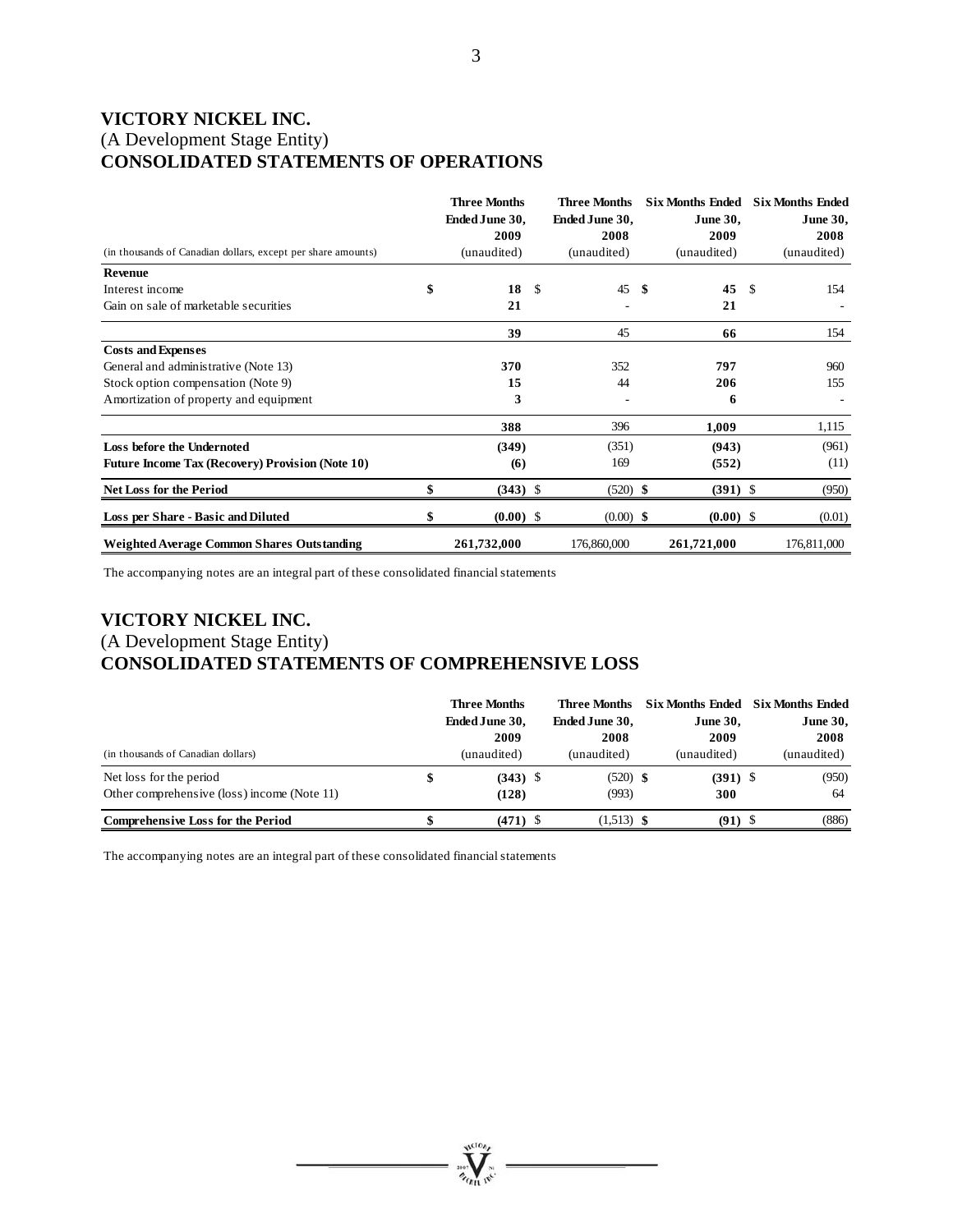## **VICTORY NICKEL INC.**  (A Development Stage Entity) **CONSOLIDATED STATEMENTS OF CASH FLOWS**

|                                                    | <b>Three Months</b><br>Ended June 30,<br>2009 | <b>Three Months</b><br>Ended June 30,<br>2008 | <b>June 30,</b><br>2009 | Six Months Ended Six Months Ended<br>June 30,<br>2008 |
|----------------------------------------------------|-----------------------------------------------|-----------------------------------------------|-------------------------|-------------------------------------------------------|
| (in thousands of Canadian dollars)                 | (unaudited)                                   | (unaudited)                                   | (unaudited)             | (unaudited)                                           |
| Cash from (used by)                                |                                               |                                               |                         |                                                       |
| <b>Operating Activities</b>                        |                                               |                                               |                         |                                                       |
| Net loss for the period                            | \$<br>$(343)$ \$                              | $(520)$ \$                                    | $(391)$ \$              | (950)                                                 |
| Items not affecting cash:                          |                                               |                                               |                         |                                                       |
| Stock option compensation                          | 15                                            | 44                                            | 206                     | 155                                                   |
| Other stock-based compensation                     |                                               | 32                                            |                         | 65                                                    |
| Amortization                                       | 3                                             |                                               | 6                       |                                                       |
| Gain on sale of marketable securities              | (21)                                          |                                               | (21)                    |                                                       |
| Future income tax (recovery) provision             | (6)                                           | 169                                           | (552)                   | (11)                                                  |
| Change in non-cash working capital (Note 12)       | 19                                            | 1,597                                         | 467                     | 997                                                   |
| Cash (used by) from operating activities           | (333)                                         | 1,322                                         | (285)                   | 256                                                   |
| <b>Financing Activities</b>                        |                                               |                                               |                         |                                                       |
| Issue of common shares                             | 13                                            |                                               | 13                      | 41                                                    |
| Deferred rights offering costs                     | (76)                                          |                                               | (76)                    |                                                       |
| Cash (used by) from financing activities           | (63)                                          |                                               | (63)                    | 41                                                    |
| <b>Investing Activities</b>                        |                                               |                                               |                         |                                                       |
| Exploration and development projects               | (1,157)                                       | (5,166)                                       | (2,370)                 | (7,946)                                               |
| Proceeds from sale of marketable securities        | 43                                            |                                               | 43                      |                                                       |
| Purchase of marketable securities                  |                                               | (577)                                         |                         | (2,490)                                               |
| Cash used by investing activities                  | (1, 114)                                      | (5,743)                                       | (2,327)                 | (10, 436)                                             |
| <b>Net Decrease in Cash During the Period</b>      | (1,510)                                       | (4,421)                                       | (2,675)                 | (10, 139)                                             |
| Cash and Cash Equivalents, Beginning of the Period | 3,253                                         | 7,167                                         | 4,418                   | 12,885                                                |
| Cash and Cash Equivalents, End of the Period       | \$<br>1,743                                   | $\mathbb{S}$<br>2,746                         | \$<br>1,743             | 2,746<br>\$                                           |

**Welling** 

The accompanying notes are an integral part of these consolidated financial statements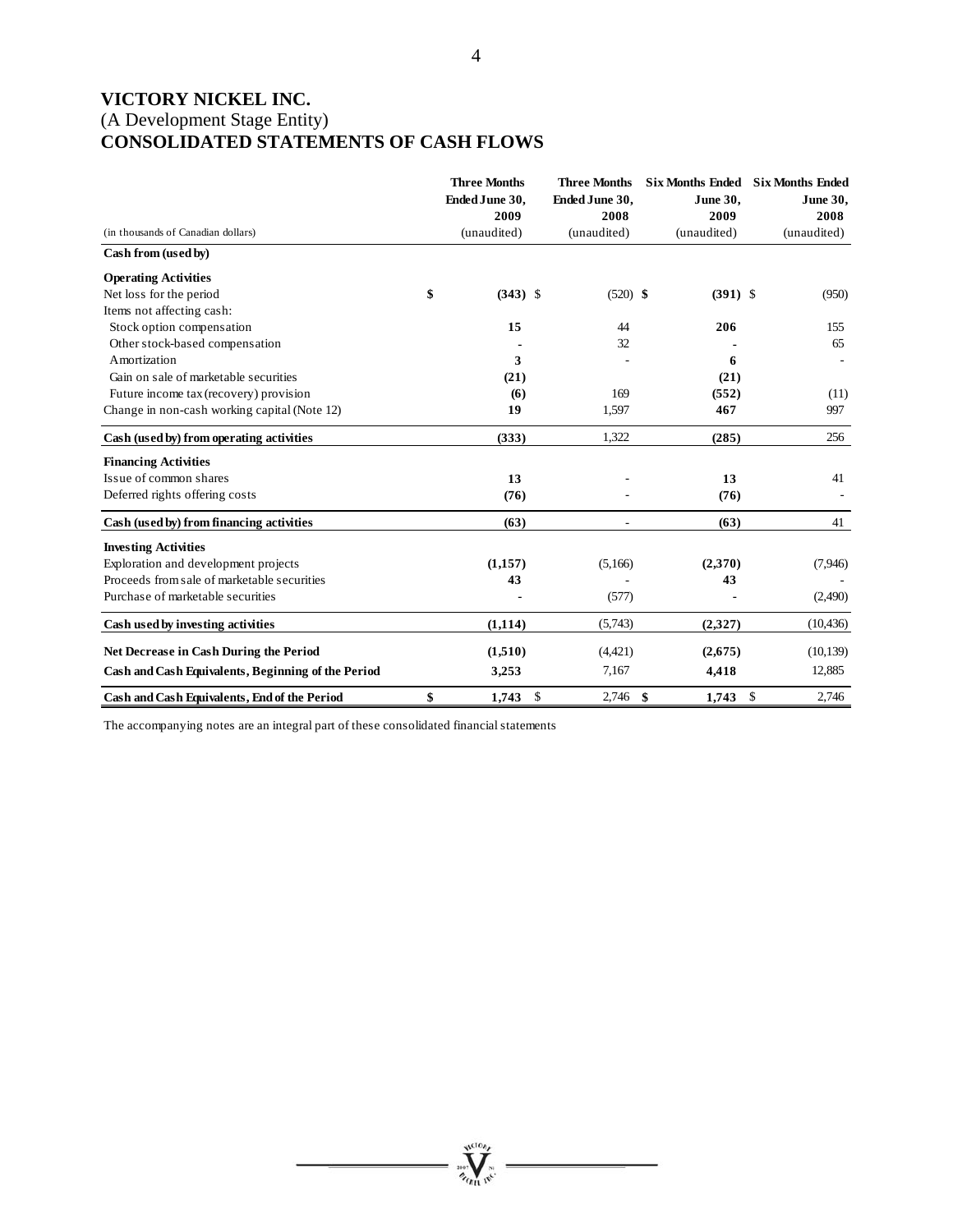## **VICTORY NICKEL INC.**  (A Development Stage Entity) **CONSOLIDATED STATEMENTS OF SHAREHOLDERS' EQUITY**

|                                      |                      |               |     |                    |                    | Accumulated   |              |
|--------------------------------------|----------------------|---------------|-----|--------------------|--------------------|---------------|--------------|
|                                      | <b>Share Capital</b> |               |     |                    |                    | Other         |              |
|                                      | Number of            |               |     | <b>Contributed</b> |                    | Comprehensive |              |
| (unaudited)                          | <b>Shares</b>        | <b>Amount</b> |     | <b>Surplus</b>     | Deficit            | <b>Income</b> | <b>Total</b> |
| (in thousands of Canadian dollars)   |                      |               |     |                    |                    |               |              |
| Balance as at December 31, 2007      | 176,641,881          | \$<br>27,606  | \$. | 1,360              | \$<br>$(2,228)$ \$ | \$            | 26,738       |
| Issued on acquisition of Independent |                      |               |     |                    |                    |               |              |
| Nickel Corp. (Note 5)                | 66,675,103           | 6,166         |     | 186                |                    |               | 6,352        |
| Private placement                    | 18,046,700           | 7,689         |     |                    |                    |               | 7,689        |
| Options exercised                    | 150,000              | 41            |     |                    |                    |               | 41           |
| Shares issued under Share Bonus Plan | 196,125              | 97            |     |                    |                    |               | 97           |
| Options granted and vesting          |                      |               |     | 311                |                    |               | 311          |
| Flow-through share renunciation      |                      | (3,335)       |     |                    |                    |               | (3,335)      |
| Net loss for the year                |                      |               |     |                    | (2,543)            |               | (2,543)      |
| Balance as at December 31, 2008      | 261,709,809          | 38,264        |     | 1,857              | (4,771)            |               | 35,350       |
| Options granted and vesting          |                      |               |     | 206                |                    |               | 206          |
| Flow-through share renunciation      |                      | (2,192)       |     |                    |                    |               | (2,192)      |
| Options exercised                    | 250,000              | 22            |     | (9)                |                    |               | 13           |
| Net loss for the period              |                      |               |     |                    | (391)              |               | (391)        |
| Other comprehensive income           |                      |               |     |                    |                    | 300           | 300          |
| Balance as at June 30, 2009          | 261,959,809          | \$<br>36,094  | S   | 2,054              | \$<br>$(5,162)$ \$ | 300           | 33,286       |

**William** 

The accompanying notes are an integral part of these consolidated financial statements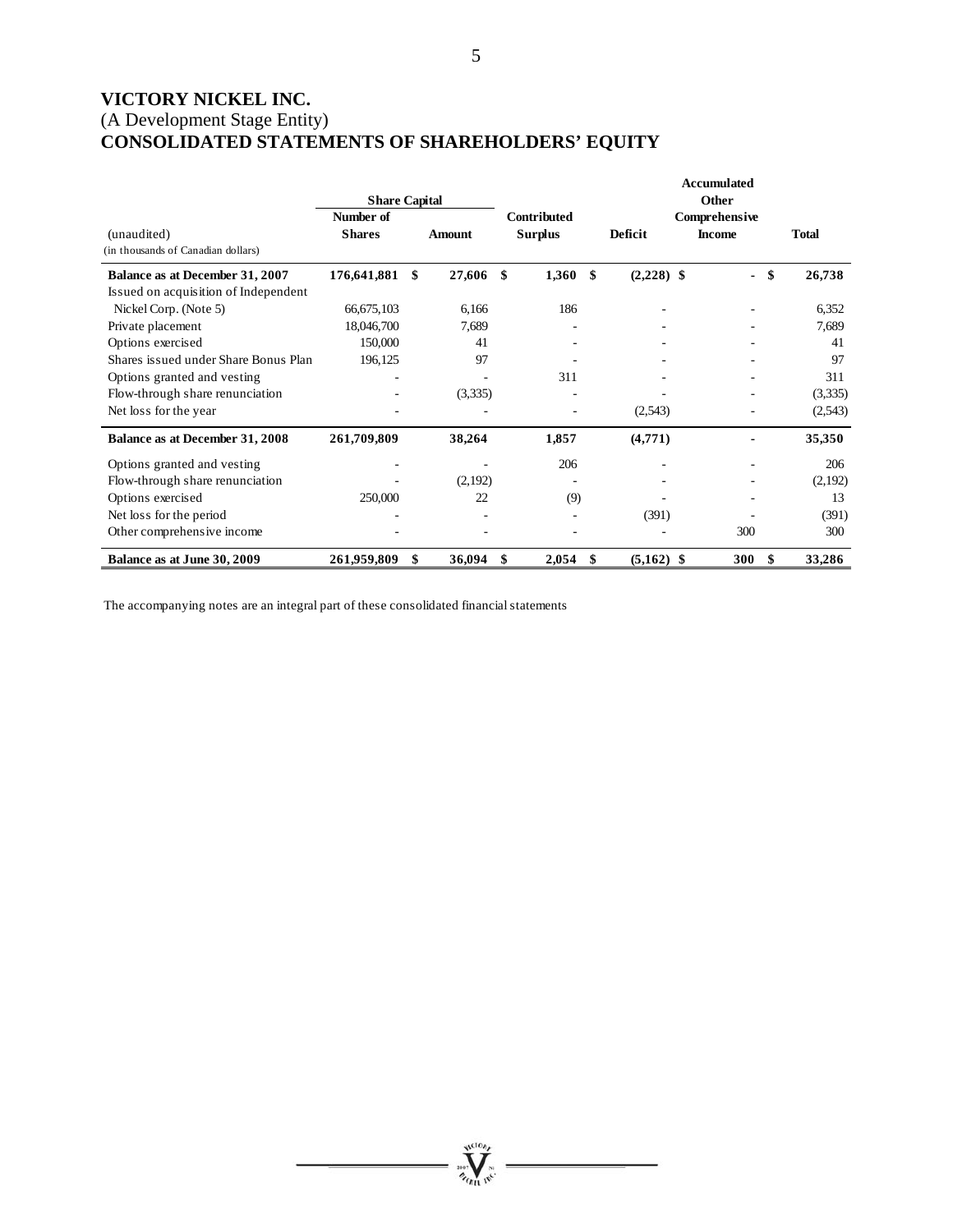### 6

### **NOTES TO CONSOLIDATED FINANCIAL STATEMENTS**

(A Development Stage Entity) **June 30, 2009 and 2008 (unaudited)** 

(all tabular amounts are in thousands of Canadian dollars)

### **1. NATURE OF OPERATIONS**

The Company is primarily engaged in the acquisition, exploration and development of nickel properties in Canada. The Company conducts its activities on its own or participates with others on a joint venture basis.

The Company is a development stage entity and is subject to the risks and challenges experienced by other companies in a comparable stage of development. These risks include, but are not limited to, continuing losses, dependence on key individuals and the ability to secure adequate financing to meet the minimum capital required to successfully complete its projects. Development of the Company's current projects to the production stage will require significant financing. Given the current economic climate, the ability to raise funds is difficult.

None of the Company's exploration or development projects have commenced commercial production and accordingly the Company is dependent upon debt or equity financings and the optioning and/or sale of resource or resource-related assets for its funding. The recoverability of the carrying value of exploration and development projects, and ultimately the Company's ability to continue as a going concern, is dependent upon the discovery of economically recoverable reserves and resources, the Company's ability to finance development of its projects through debt or equity financings and achieving future profitable production, or alternatively upon the profitable disposal of projects.

Should the Company not be able to discover economically recoverable reserves, obtain the necessary financing or achieve future profitable production or sale of properties, the carrying value of the Company's assets could be subject to material adjustment and, in addition, other adjustments may be necessary to these consolidated financial statements should such adverse events impair the Company's ability to continue as a going concern as contemplated under Canadian generally accepted accounting principles ("GAAP").

On July 31, 2009, Nuinsco Resources Limited, the Company's largest and founding shareholder entered into an agreement with Jien International Investment, Ltd. ("JIIL"), a Canadian subsidiary of Jilin Jien Nickel Industry Co., Ltd. ("Jilin Jien") to sell its entire shareholding of the Company's shares.

### **2. BASIS OF PRESENTATION, USE OF ESTIMATES AND MEASUREMENT UNCERTAINTY**

### **Basis of Presentation**

These unaudited interim consolidated financial statements have been prepared by management in accordance with Canadian GAAP and reflect the accounting principles described in the notes to the Company's audited consolidated financial statements for the year ended December 31, 2008 (the "2008 Audited Consolidated Financial Statements") (with the exception of the changes in accounting policies set out in Note 3 below) and accordingly, should be read in conjunction with those annual financial statements and the notes thereto. These financial statements include the accounts of the Company and those of Independent Nickel Corp. ("Independent") (refer to Note 5).

The accompanying unaudited interim consolidated financial statements include all adjustments that are, in the opinion of management, necessary for fair presentation. The results of operations and cash flows for the current periods as presented are not necessarily indicative of the results to be expected for the full year.

### **Use of Estimates**

The preparation of financial statements in conformity with Canadian GAAP requires management to make estimates and assumptions that affect the reported amounts of assets and liabilities and disclosure of contingent assets and liabilities at the date of the financial statements and the reported amounts of revenues and expenses during the reporting period. Management believes those estimates are reasonable. The accounting elements which require management to make significant estimates and assumptions include determining impairment in and values of exploration and development projects and future income taxes and the valuation of stock option compensation and investments. Accounting for these areas is subject to estimates and assumptions regarding, among other things, nickel recoveries, future nickel prices, future operating costs, future mining activities and future market volatility. Management bases its estimates on historical experience and other assumptions it believes to be reasonable under the circumstances. However, actual results could differ from those estimates.

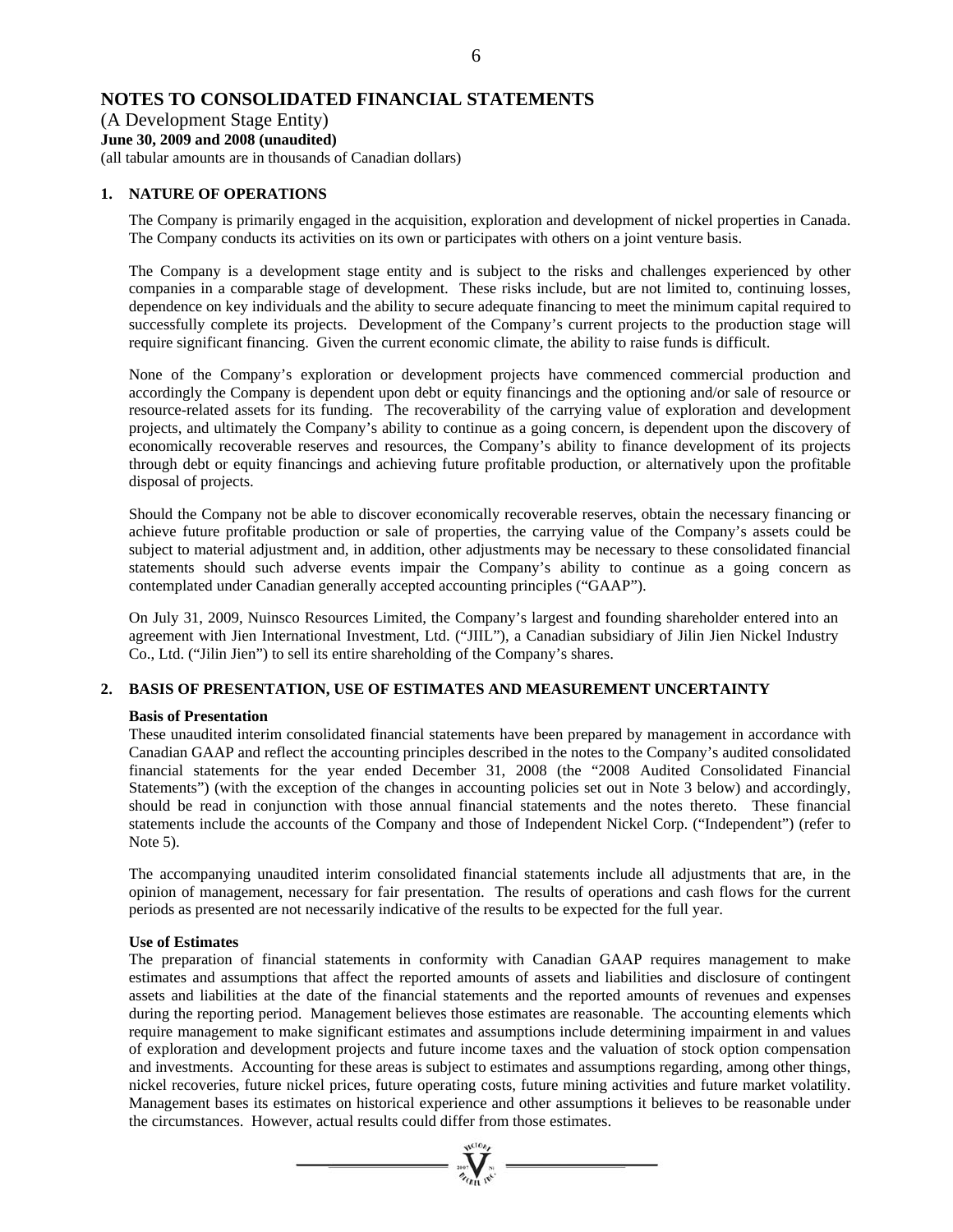### **Measurement Uncertainty**

The carrying values of the Company's exploration and development projects at June 30, 2009 was \$32,528,000 (December 31, 2008 - \$31,430,000). Management's review of these carrying values indicated that at June 30, 2009, the properties were not impaired. Management's conclusion is dependent on assumptions about several factors including future operating costs, nickel production levels, future nickel prices and capital equipment needs and costs. In recent months, there has been unprecedented volatility in several of the factors involved in such an analysis including nickel and other metals prices, costs of fuel, power and other operating supplies and the costs of capital equipment which has resulted in an increased amount of measurement uncertainty. While these parameters appear to be settling down, future changes in these parameters could give rise to material changes in asset carrying values. Management will continue to monitor the critical factors impacting its impairment analysis and will reevaluate the carrying value of its long-lived assets as necessary.

### **3. NEW ACCOUNTING POLICIES**

### **New Accounting Policies**

There have been no new accounting policies adopted in these interim unaudited consolidated financial statements.

### **Future Accounting Changes**

There have been no additional future accounting changes from those reported in Note 3 to the 2008 Audited Consolidated Financial Statements.

### **2008 Figures**

Certain of the 2008 figures have been reclassified to conform to the 2009 financial statement presentation.

### **4. FINANCIAL RISK MANAGEMENT**

### **Financial Risk Management**

The Company's financial instruments include cash and cash equivalents, marketable securities, accounts receivable, accounts payable and accrued liabilities and amounts due from or to Nuinsco. The fair value of these financial instruments approximates their carrying value.

The Company's risk exposures with respect to its financial instruments and the impact on the Company's financial statements are described in Note 4 to the 2008 Audited Consolidated Financial Statements and are updated below:

### **Liquidity risk**

As at June 30, 2009, the Company had working capital of \$2,212,000 (December 31, 2008 - \$3,804,000). The Company believes it has sufficient working capital to meet its obligations as they become due. As explained in Note 1, development of the Company's current projects to the production stage will require significant financing. Given the current economic climate, the ability to raise funds may prove difficult. The Company currently has no long-term liabilities, except future income taxes. All contractually obligated cash flows are payable within the next fiscal year.

### **Market risk**

The Company is subject to interest rate risk and commodity price risk. It is not exposed to any significant currency risk with respect to its financial instruments.

### *Interest rate risk*

The Company's cash equivalents earn interest at fixed short-term rates of approximately 3% at June 30, 2009 and 3% at December 31, 2008. None of the Company's other financial investments are interest-bearing, and therefore the Company is not exposed to any significant interest rate risk which could be caused by a sudden change in market interest rates. However, the Company's redeemable GIC matures in August 2009 and it is unlikely that it will be able to be replaced by an instrument with a similar interest rate.

### **5. ACQUISITION OF INDEPENDENT NICKEL CORP.**

On August 19, 2008, the Company launched an unsolicited offer to purchase all of the common shares of Independent. The assets of Independent include a royalty on Victory Nickel's Minago nickel project in Manitoba (the "Minago royalty") and exploration and development properties in Lynn Lake, Manitoba.

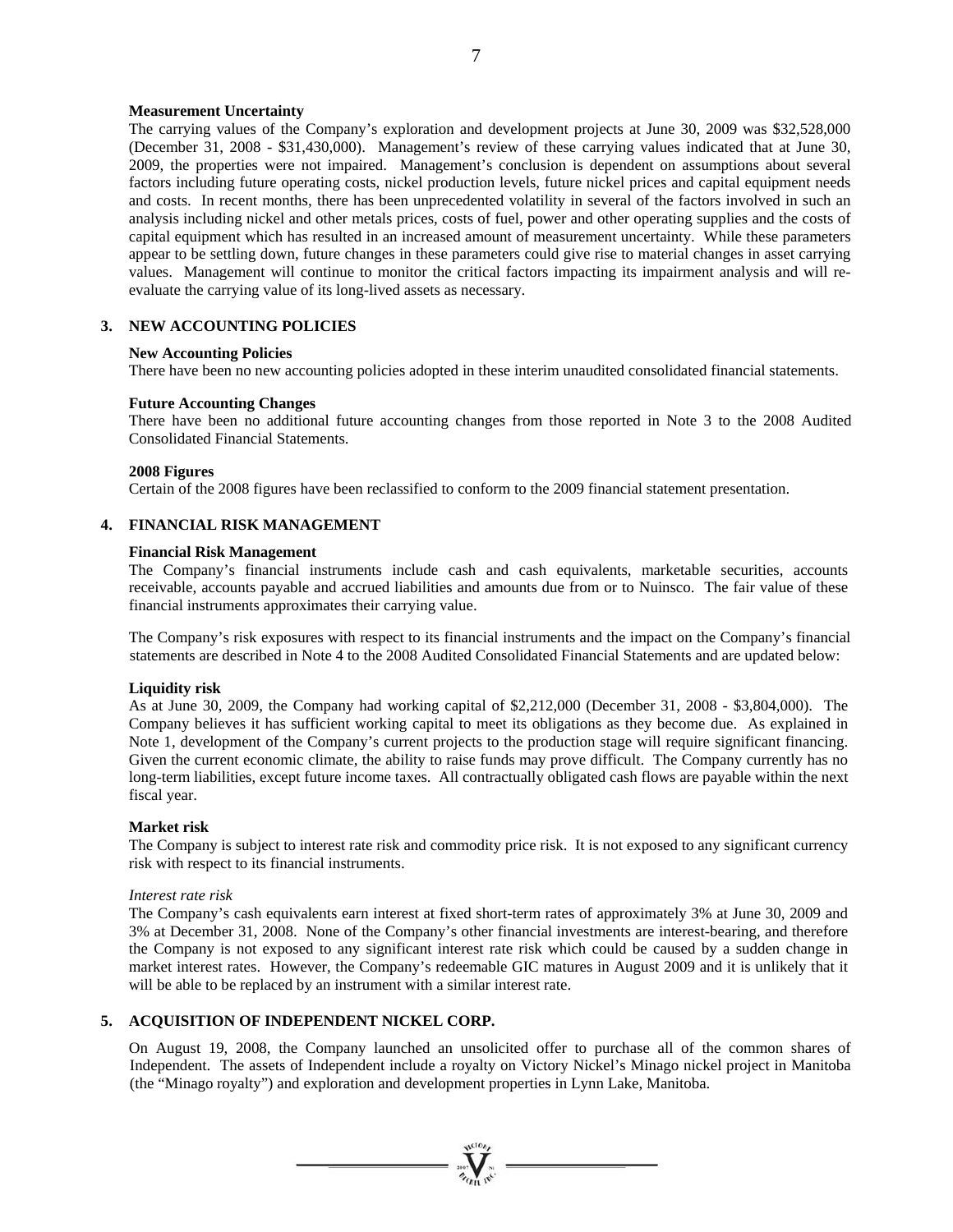Accordingly, in October, 2008, the Company acquired an aggregate of 50,830,249 shares of Independent representing approximately 84% of the issued and outstanding Independent shares. Pursuant to a subsequent acquisition transaction ("SAT"), approved by shareholders on December 23, 2008 at a shareholder meeting of Independent, the Company, through its newly-formed wholly-owned subsidiary, 2190583 Ontario Inc., acquired the remaining 16% of Independent shares not already tendered through the issuance of 10,761,829 shares of Victory Nickel. Effective January 1, 2009, the subsidiary and Independent amalgamated, creating "new Independent Nickel Corp." The Company has commenced the wind-up of new Independent Nickel Corp. into Victory Nickel. The Company also made application to the relevant securities commissions to cease Independent's registration as a reporting issuer; such application was approved in January 2009.

The Company acquired 100% of the Independent shares through the issuance of an aggregate of 66,675,103 shares of the Company to former holders of Independent shares on the basis of 1.1 of a Victory Nickel share for each Independent share. The Victory Nickel shares issued under the SAT have been treated as being issued effective December 23, 2008; the shares were actually issued on January 2, 2009.

As part of the acquisition, Victory Nickel also issued 6,643,998 replacement options to the option holders of Independent based upon the same ratio. The fair value of options issued was estimated at \$186,000 using the Company's Black-Scholes assumptions in Note 11 to the 2008 Audited Consolidated Financial Statements. The predecessor Independent options were cancelled. Furthermore, 1,537,963 replacement warrants were recorded for the benefit of the warrant holders of Independent which were outstanding at the date of the SAT. The warrants were based upon the same ratio. The fair value of the warrants was estimated at \$nil using the Company's Black-Scholes assumptions in Note 11 to the 2008 Audited Consolidated Financial Statements. The warrants expired on May 7, 2009.

In accordance with Canadian GAAP, the actual measurement date of the purchase consideration occurred on the date that the shares were issued, or when the shareholders approved the SAT. Accordingly, the value of the purchase consideration is based on the market prices of Victory Nickel common shares on the measurement dates of October 6, 2008, October 17, 2008 and December 23, 2008 of \$0.105, \$0.075 and \$0.04 per share respectively.

The allocation of the aggregate purchase price to Independent's net assets acquired is as follows:

| <b>Purchase Price</b>                               |                |             |    |       |
|-----------------------------------------------------|----------------|-------------|----|-------|
| Issuance of 66,675,103 common shares of the Company |                |             | \$ | 6,166 |
| <b>Transaction costs</b>                            |                |             |    | 1,427 |
| Issuance of replacement options                     |                |             |    | 186   |
| Issuance of replacement warrants                    |                |             |    |       |
|                                                     |                |             | \$ | 7,779 |
| Fair Value of Independent's Net Assets Acquired:    |                |             |    |       |
| Current assets (including cash of \$2,308)          |                |             | \$ | 2,594 |
| Capital assets, net                                 |                |             |    | 83    |
| Future income tax assets                            |                |             |    | 3,480 |
| Exploration and development projects:               | Lynn Lake      | \$<br>1,241 |    |       |
|                                                     | Minago royalty | 770         |    | 2,011 |
|                                                     |                |             |    | 8,168 |
| <b>Current liabilities</b>                          |                |             |    | (362) |
| Non-controlling interests                           |                |             |    | (27)  |
|                                                     |                |             | S  | 7,779 |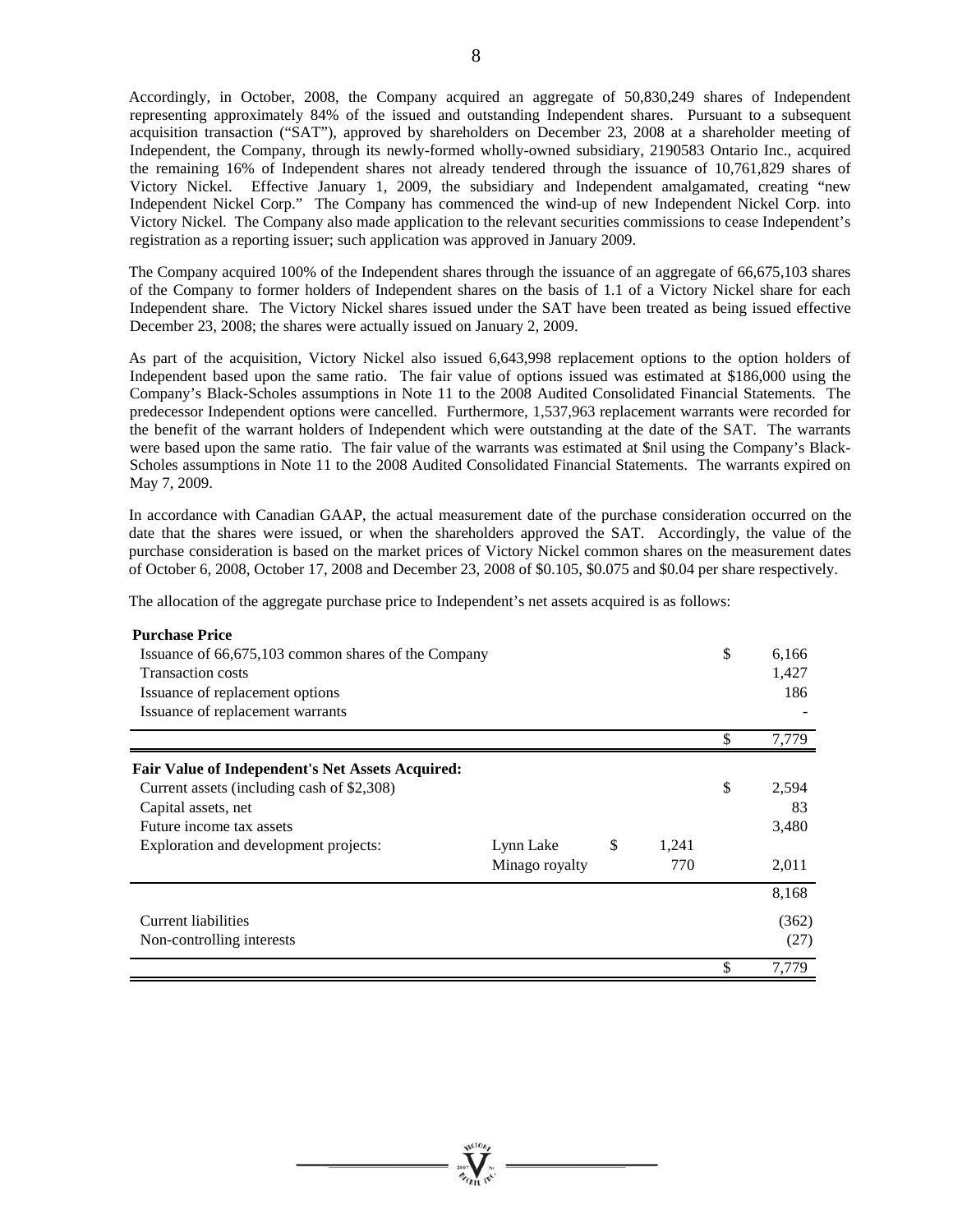### **6. MARKETABLE SECURITIES**

|                                                   | <b>June 30,</b><br>2009 | December 31,<br>2008 |
|---------------------------------------------------|-------------------------|----------------------|
|                                                   | Market Value            | Market Value         |
| Wallbridge Mining Company Limited - Common Shares | 728                     | 450                  |

In the fourth quarter of 2008, the Company reclassified the decrease in the estimated fair value of the shares from the date of acquisition to December 31, 2008 of \$2,040,000 as a loss in the consolidated statement of operations from other comprehensive income. In June, 2009, the Company sold 440,000 Wallbridge shares for net proceeds of \$42,900 and generated a gain on sale of \$20,900 as a result of the afore-mentioned reclassification through the consolidated statement of operations in 2008.

The fair value of the Company's investment in Wallbridge has improved since December 31, 2008 and the resultant increase in value to June 30, 2009 has been recorded through other comprehensive income, in accordance with Canadian GAAP. A full valuation allowance has been taken against future tax assets that would arise from the capital loss that would occur if the shares were disposed of at current prices.

In July, 2009, the Company sold an additional 3,415,500 shares in a series of transactions for aggregate gross proceeds of approximately \$379,000.

### **7. EXPLORATION AND DEVELOPMENT PROJECTS**

Cumulative costs relating to the acquisition of mineral properties, and deferred exploration and development expenditures, have been incurred on the following projects:

|                           | <b>Balance as at</b> |            |                     |     | <b>Balance as at</b> |
|---------------------------|----------------------|------------|---------------------|-----|----------------------|
|                           | December 31,         |            | <b>Current</b>      |     | <b>June 30,</b>      |
|                           | 2008                 |            | <b>Expenditures</b> |     | 2009                 |
| Lac Rocher <sup>(1)</sup> | \$<br>3,580          | - \$       | 113                 | -\$ | 3,693                |
| Mel                       | 2,462                |            | 29                  |     | 2,491                |
| Minago                    | 23,905               |            | 851                 |     | 24,756               |
| Lynn Lake $^{(2)}$        | 1,483                |            | 104                 |     | 1,587                |
| Other                     | ۰                    |            | 1                   |     | 1                    |
|                           | \$<br>31,430         | $\sqrt{3}$ | 1,098               | \$  | 32,528               |
|                           | <b>Balance as at</b> |            |                     |     | <b>Balance as at</b> |
|                           | December 31,         |            | <b>Current</b>      |     | <b>June 30,</b>      |
|                           | 2007                 |            | <b>Expenditures</b> |     | 2008                 |
| Lac Rocher                | \$<br>3,314          | - \$       | 156                 | -\$ | 3,470                |
| Mel                       | 2,158                |            | 27                  |     | 2,185                |
| Minago                    | 10,290               |            | 7,323               |     | 17,613               |
|                           |                      |            |                     |     |                      |
|                           | \$<br>15,762         | \$         | 7,506               | \$  | 23,268               |

<sup>(1)</sup> The expenditures on the Lac Rocher project as at December 31, 2008 are shown net of Québec mining duties receivable of \$179,331.

Current expenditures in 2009 are shown net of Québec mining duties receivable of \$28,281.<br><sup>(2)</sup> The expenditures on the Lynn Lake property are shown net of \$72,885 recovery in 2008 under the Mineral Exploration Assistance Program.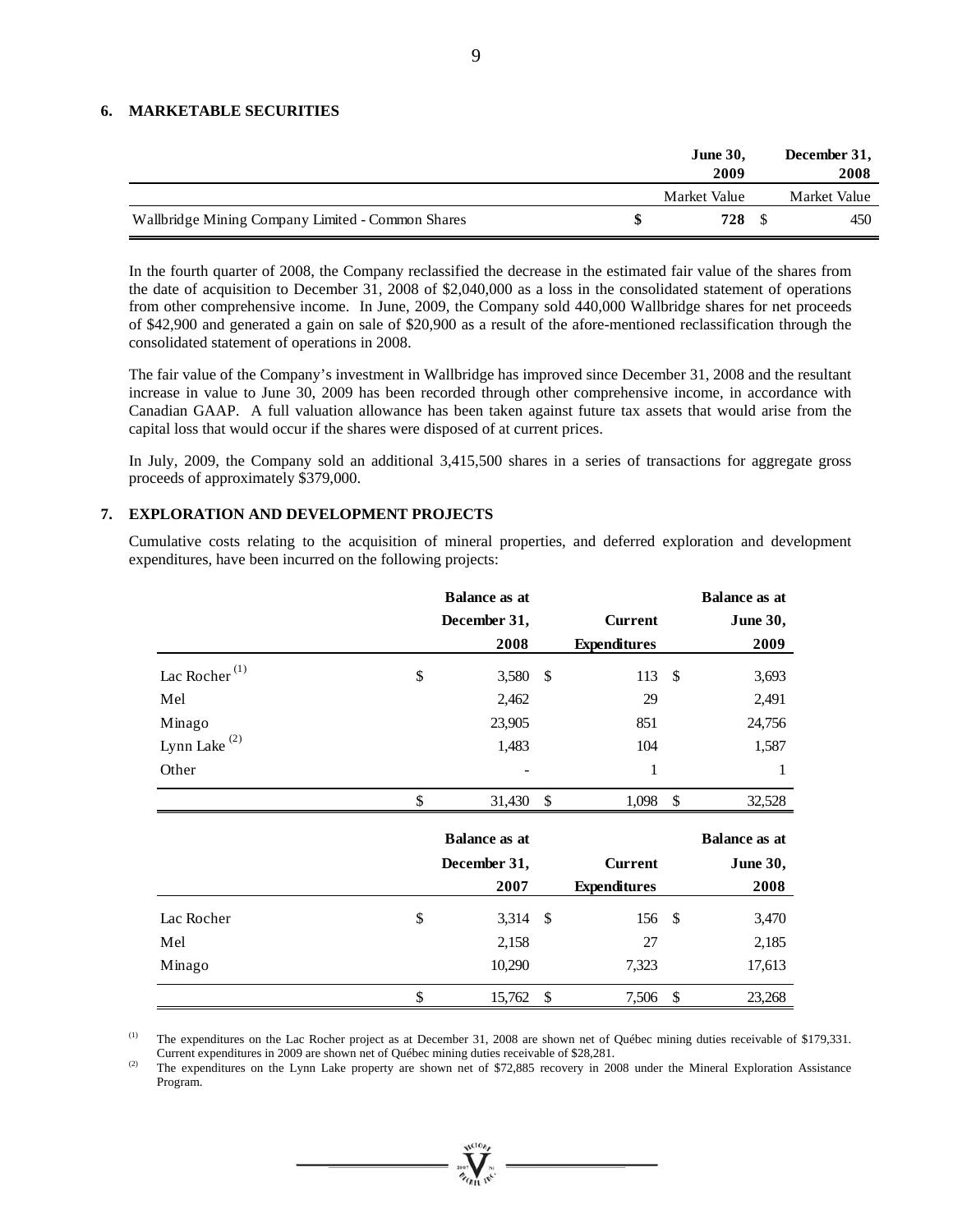### **Lac Rocher**

The Lac Rocher project, which is 100% owned, is located in northwestern Québec, 140 kilometres northeast of Matagami. The project is subject to a royalty of \$0.50 per ton on any ores mined and milled from the property and a 2% NSR.

In 2007, the Company began environmental work in support of obtaining a permit for the Lac Rocher deposit in order to extract and direct ship mineralized material to an offsite mill for processing. A 12-hole, 1,500 metre drill program was also completed to test for extensions to the nickel sulphide mineralization and to provide metallurgical samples for the Preliminary Economic Assessment (PEA) of the near-term production and cash generation potential of the project. No fieldwork was conducted on the property during 2008.

Metallurgical testing of the massive sulphide mineralization from the deposit was completed in December 2007. In February, 2008, the Company announced the results from metallurgical testing of the disseminated sulphide zone and they were incorporated into the PEA completed in November 2008.

The Company has signed a contract for the construction of an access road for approximately \$400,000.

### **Mel**

Effective August 27, 1999, Nuinsco entered into an agreement (the "Agreement") with Inco Limited (predecessor to CVRD Inco Limited, now Vale Inco) for the exploration and development of Vale Inco's Mel properties (the "Mel Properties") located in the Thompson area of northern Manitoba. Pursuant to the Agreement, sufficient expenditures have been incurred to earn a 100% interest in the Mel Properties, and in 2007 the Company exercised its option to acquire such interest. Vale Inco has the right to earn back a 51% interest by incurring expenditures of \$6,000,000 over a four-year period. Vale Inco has not yet notified the Company if it intends to exercise this backin right.

Under the Agreement, Vale Inco has a contractual obligation to mill ore mined from the Mel deposit at its cash cost plus 5% (provided that the product meets Vale Inco specifications and that Vale Inco has sufficient mill capacity). The Company has the option to manage the development and operation of any mines developed on the Mel Properties.

### **Minago**

At June 30, 2009, the 100%-owned Minago project covered approximately 14,500 hectares, through a combination of mining claims, mineral leases and a mineral exploration licence, on Manitoba's Thompson Nickel Belt. The property encompasses the Nose Deposit, which contains the entire current nickel mineral resource, and the North Limb, a zone of nickel mineralization with a known strike length of 1.5 kilometres located to the north of the Nose Deposit. Prior to the acquisition of Independent (Note 5), the Minago project was subject to a graduated NSR, up to 3% if nickel prices exceed US\$6.00 per pound.

As described above in Note 5, the acquisition of Independent included the acquisition of its Minago royalty. Under the PEA of the Minago project, the undiscounted value placed on the Minago royalty on nickel production was estimated at approximately \$74 million. An amount of approximately \$0.8 million was determined for this Minago royalty after assigning values to other net assets and ascribed to the value of the Minago project as the Minago royalty has effectively been eliminated. Independent had previously paid a third party approximately \$6.3 million to acquire the Minago royalty.

From 2006 to date, considerable work, including diamond drilling, metallurgical testing and engineering studies were completed. Early work was incorporated into the PEA of the Minago project, completed in November 2006. Due to the positive outcome of the PEA and the strong pricing for nickel and other by-products that prevailed at that time, the Company engaged an engineering firm to proceed with a feasibility study. This study began in early 2007, will incorporate all of the results from completed work programs and studies and is expected to be completed in 2009.

In January 2008, the Company entered into an option agreement with Xstrata Nickel ("Xstrata"), a business unit of Xstrata Canada Corporation, to acquire a 100% interest in five mineral claims ("the Properties") totalling 691 hectares located adjacent to the Company's existing Minago property package.

Under the terms of the agreement, the Company acquired a 100% interest in the Properties through:

- A one-time cash payment of \$150,000 upon signing (which was paid in 2008); and
- Incurring \$500,000 of expenditures before September 30, 2008.

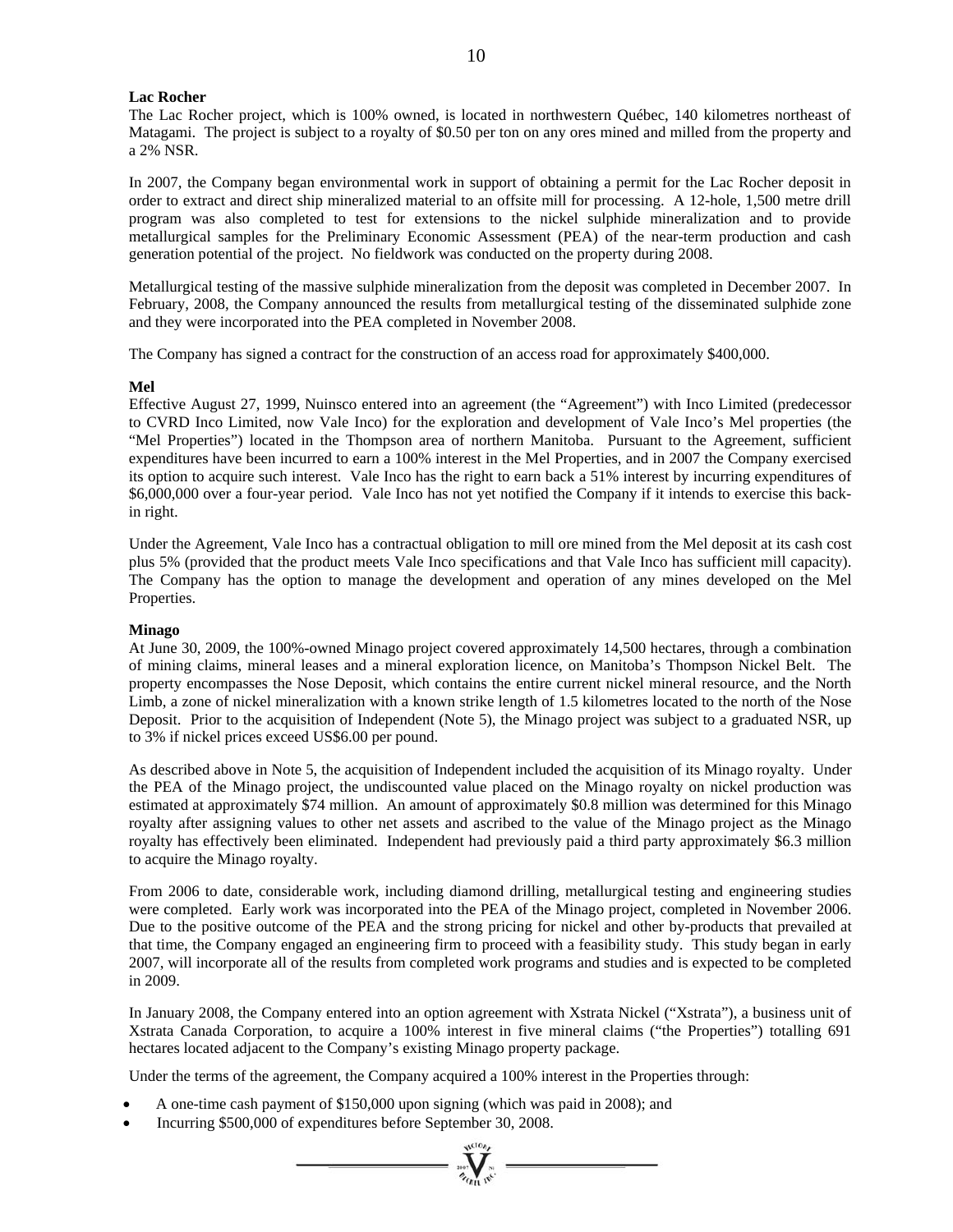The acquisition has been ratified by Xstrata and a 100% interest in the claims has been registered with the Company. The Properties will be subject to an NSR interest retained by Xstrata, as follows:

- In respect of nickel:
	- o A 2% NSR when the LME three-month nickel price is equal to or greater than US\$13,227 per tonne in that quarter; and
	- o A 1% NSR when the LME three-month nickel price is less than US\$13,227 per tonne in that quarter.
- In respect of other metals, minerals and concentrates:
	- o A 2% NSR.

In the event that the NSR is a 2% royalty, the Company may buy back up to 50% of the NSR for a maximum of \$1,000,000. In addition, Xstrata has the right (the "Back-in Right") to earn a 50% interest in the Properties if any resource is discovered that exceeds 500,000,000 pounds of contained nickel in measured and indicated resources. To exercise the Back-in Right, Xstrata must commit to pay direct expenditures or an amount in cash to the Company equal to twice the aggregate of all direct exploration, development and mining expenditures incurred by the Company on the Properties prior to the delivery by Xstrata of the Back-in Right notice.

### **Lynn Lake**

The Company owns a 100% right, title and interest in the Lynn Lake nickel property ("Lynn Lake"), located in northern Manitoba. Lynn Lake consists of approximately 600 hectares that require annual lease payments of approximately \$7,000. An amount of approximately \$1.2 million after assigning values to other net assets was ascribed to Lynn Lake upon acquisition. Independent had expended approximately \$10.8 million on Lynn Lake since its acquisition in 2005.

### **Flow-through Commitment**

As at June 30, 2009, the Company had a remaining flow-through commitment outstanding for flow-through share financings in 2008 of approximately \$1,705,000 after taking into consideration amounts included in accounts payable and accrued liabilities of approximately \$249,000. This commitment is required to be incurred by December 31, 2009.

### **8. PROPERTY AND EQUIPMENT**

| As at June 30,     |           |              | 2009                     |      |                       |
|--------------------|-----------|--------------|--------------------------|------|-----------------------|
|                    |           |              | Accumulated              |      |                       |
|                    | Cost      |              | Amortization             |      | <b>Net Book Value</b> |
| Land               | \$<br>43  | \$           | ۰.                       | \$   | 43                    |
| Building           | 40        |              |                          |      | 39                    |
| Equipment          | 29        |              | 9                        |      | 20                    |
| Vehicle            | 11        |              | 3                        |      | 8                     |
|                    | \$<br>123 | \$           | 13                       | - \$ | <b>110</b>            |
| As at December 31, |           |              | 2008                     |      |                       |
|                    |           |              | <b>Accumulated</b>       |      |                       |
|                    | Cost      |              | Amortization             |      | <b>Net Book Value</b> |
|                    |           |              |                          |      |                       |
| Land               | \$<br>43  | $\mathbb{S}$ | $\overline{\phantom{0}}$ | \$   | 43                    |
| Building           | 40        |              |                          |      | 39                    |
| Equipment          | 29        |              | 5                        |      | 24                    |
| Vehicle            | 11        |              |                          |      | 10                    |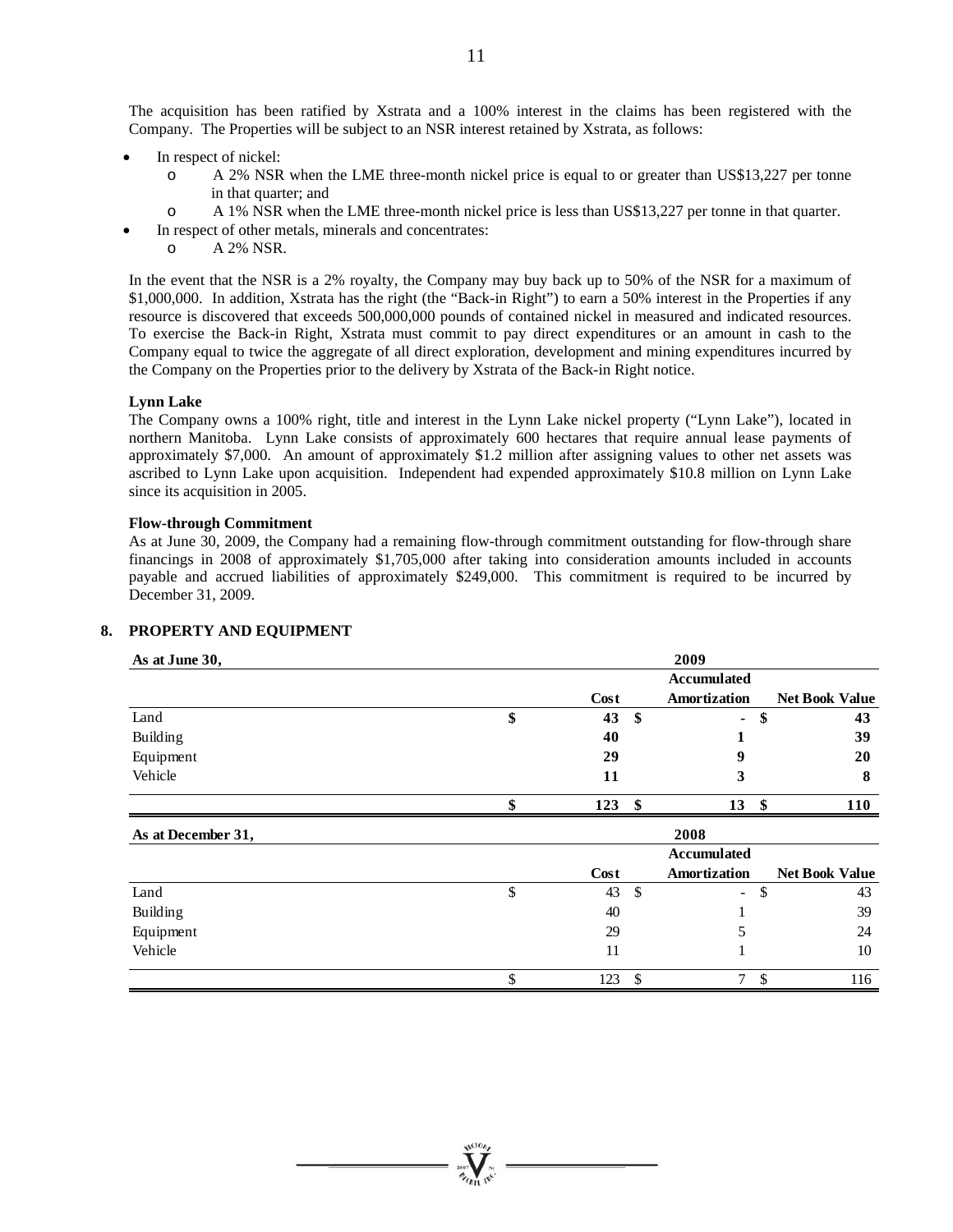### **9. SHAREHOLDERS' EQUITY**

#### **Share Capital**

### Authorized:

The Company is authorized to issue an unlimited number of common shares.

Issued and Outstanding:

|                                                | Number of      |  |         |  |
|------------------------------------------------|----------------|--|---------|--|
|                                                | <b>Shares</b>  |  | Amount  |  |
| Balance as at December 31, 2008                | 261,709,809    |  | 38,264  |  |
| Flow-through share renunciation <sup>(a)</sup> | $\blacksquare$ |  | (2,192) |  |
| Issued through exercise of options (b)         | 250,000        |  | 22      |  |
| Balance as at June 30, 2009                    | 261,959,809    |  | 36,094  |  |

(a) In February, 2009, the Company renounced \$8,121,000 in Canadian Exploration Expenditures to investors of flow-through shares. The tax value of these renunciations amounts to \$2,192,000, and has been recorded as a charge against share capital.

(b) In June, 2009, 250,000 options were exercised at an exercise price of \$0.05 per share for aggregate proceeds of \$12,500; that amount plus the amount of stock based compensation previously recorded through contributed surplus is reflected as an increase in share capital.

### **Stock Options**

A summary of options outstanding is as follows:

|                                     | Number of          |                       |  |
|-------------------------------------|--------------------|-----------------------|--|
|                                     | <b>Options</b>     | Average               |  |
|                                     | <b>Outstanding</b> | <b>Exercise Price</b> |  |
| As at December 31, 2008             | 20,753,998<br>-SS  | 0.36                  |  |
| Options granted during the period   | 6,065,000          | 0.05                  |  |
| Options exercised during the period | (250,000)          | 0.05                  |  |
| Options expired during the period   | (1,535,000)        | 0.30                  |  |
| As at June 30, 2009                 | 25,033,998         | 0.29                  |  |

In total, 6,065,000 options were granted during the first six months of 2009 at a weighted average exercise price of \$0.05 per share. The weighted average grant date fair value of options granted during the period was \$0.04. The granting and vesting of the options resulted in compensation expense of \$206,149.

The value assigned to options was calculated using the Black-Scholes option-pricing model, with the following assumptions:

|                                         | <b>Six Months Ended</b>  | <b>Six Months Ended</b> |
|-----------------------------------------|--------------------------|-------------------------|
| <b>Option Assumptions</b>               | June 30, 2009            | June 30, 2008           |
| Dividend yield                          | $\overline{\phantom{a}}$ |                         |
| Expected volatility                     | 106%                     | 75%                     |
| Risk free interest rate                 | $2.03\%$ to $2.08\%$     | 4.50%                   |
| Expected option term - years            | 4 to 5                   | 3                       |
| Fair value per share of options granted | \$0.036 and \$0.027      | \$0.20                  |

Of the 25,033,998 options outstanding at June 30, 2009, 1,332,500 are subject to vesting over the next 12-month period. Stock options vest either immediately or over a 12-month period. The aggregate fair value of these unvested options not yet charged to operations is \$27,731. The weighted average exercise price of fully-vested options at June 30, 2009 was \$0.29.

 $\mathbf{V}$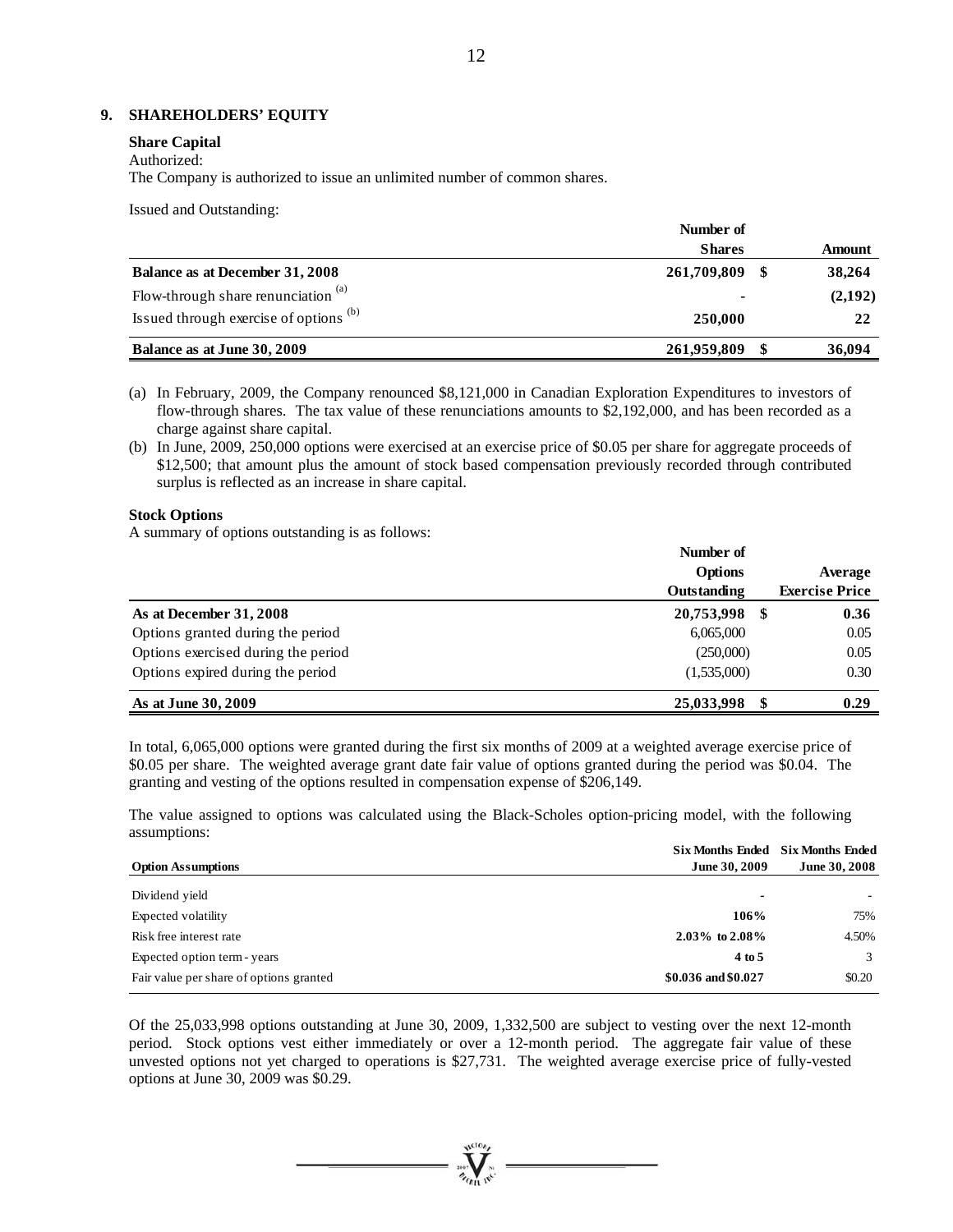| <b>Range of Exercise Prices</b> | <b>Options</b><br><b>Exercisable</b> | <b>Options</b><br>Outstanding | Years to<br>Expiry $^{(1)}$ |      | <b>Exercise</b><br>Price <sup>(1)</sup> |
|---------------------------------|--------------------------------------|-------------------------------|-----------------------------|------|-----------------------------------------|
| $$0.03 - $0.05$                 | 4,482,500                            | 5,815,000                     | 4.58 $\sqrt{5}$             |      | 0.05                                    |
| $$0.09 - $0.21$                 | 5,756,250                            | 5,756,250                     | 1.94                        | - \$ | 0.13                                    |
| $$0.22 - $0.27$                 | 3,609,512                            | 3,609,512                     | 3.62                        | -S   | 0.24                                    |
| $$0.28 - $0.49$                 | 3,807,500                            | 3,807,500                     | 3.33                        | -S   | 0.34                                    |
| $$0.50 - $0.82$$                | 6,045,736                            | 6,045,736                     | 2.82                        | -S   | 0.68                                    |
|                                 | 23,701,498                           | 25,033,998                    | 3.22                        | \$.  | 0.29                                    |

The following table summarizes information about the stock options outstanding at June 30, 2009:

(1)In this table, "Years to Expiry" and "Exercise Price" have been calculated on a weighted average basis.

### **Warrants**

The 1,537,963 warrants issued to former Independent warrant holders expired on May 7, 2009. The 150,000 warrants issued in 2007 expired in June 2009. There are no warrants outstanding as at June 30, 2009.

#### **Shareholder Rights Plan**

In March, 2009, the Board of Directors approved the adoption of a shareholder rights plan ("the Plan") the Plan was approved by shareholders at the Company's Annual Meeting held on June 3, 2009.

In order to implement the adoption of the Plan, the Board of Directors authorized the issuance of one right (a "Right") in respect of each common share outstanding at the close of business on April 17, 2009. In addition, the Board authorized the issuance of one Right in respect of each additional common share issued after the Record Time. Rights trade with and are represented by common share certificates, including certificates issued prior to the Record Time. Until such time as the Rights separate from the common shares and become exercisable, Rights certificates will not be distributed to shareholders.

If a person, or a group acting in concert, acquires (other than pursuant to an exemption available under the Plan) beneficial ownership of 20% or more of the common shares, Rights (other than those held by such acquiring person which will become void) will separate from the common shares and permit the holder therefore to purchase common shares at a 50% discount to their market price. A person, or a group acting in concert, who is the beneficial owner of 20% or more of the outstanding common shares as of the Record Time is exempt from the dilutive effects of the Plan provided such person (or persons) does not increase its beneficial ownership by more than 1% (other than in accordance with the terms of the Plan). At any time prior to the Rights becoming exercisable, the Board may waive the operation of the Plan with respect to certain events before they occur.

The issuance of the Rights is not dilutive until the Rights separate from the underlying common shares and become exercisable or until the exercise of the Rights. The issuance of the Rights will not change the manner in which shareholders currently trade their common shares.

### **10. INCOME TAXES**

The income tax recovery differs from the amount computed by applying statutory federal and provincial income tax rates to the loss before income taxes. The differences are summarized as follows:

|                                                      |    | <b>Three Months</b><br>Ended June 30,<br>2009 | Three Months<br>Ended June 30,<br>2008 | <b>Six Months Ended</b><br><b>June 30,</b><br>2009 | <b>Six Months Ended</b><br><b>June 30,</b><br>2008 |
|------------------------------------------------------|----|-----------------------------------------------|----------------------------------------|----------------------------------------------------|----------------------------------------------------|
| Current income taxes                                 |    |                                               |                                        |                                                    |                                                    |
| Expected income tax recovery based on                |    |                                               |                                        |                                                    |                                                    |
| statutory income tax rate of 33.5%                   | \$ | $(117)$ \$                                    | $(118)$ \$                             | $(316)$ \$                                         | (322)                                              |
| Non-deductible items, net                            |    |                                               | 28                                     | 75                                                 | 82                                                 |
| Effect of change in expected future income tax rates |    | 23                                            | 12                                     | 48                                                 | 32                                                 |
| Valuation allowance                                  |    | 81                                            | 247                                    | (359)                                              | 197                                                |
| Future income tax (recovery) provision               |    | $(6)$ \$                                      | 169                                    | $(552)$ \$                                         | (11)                                               |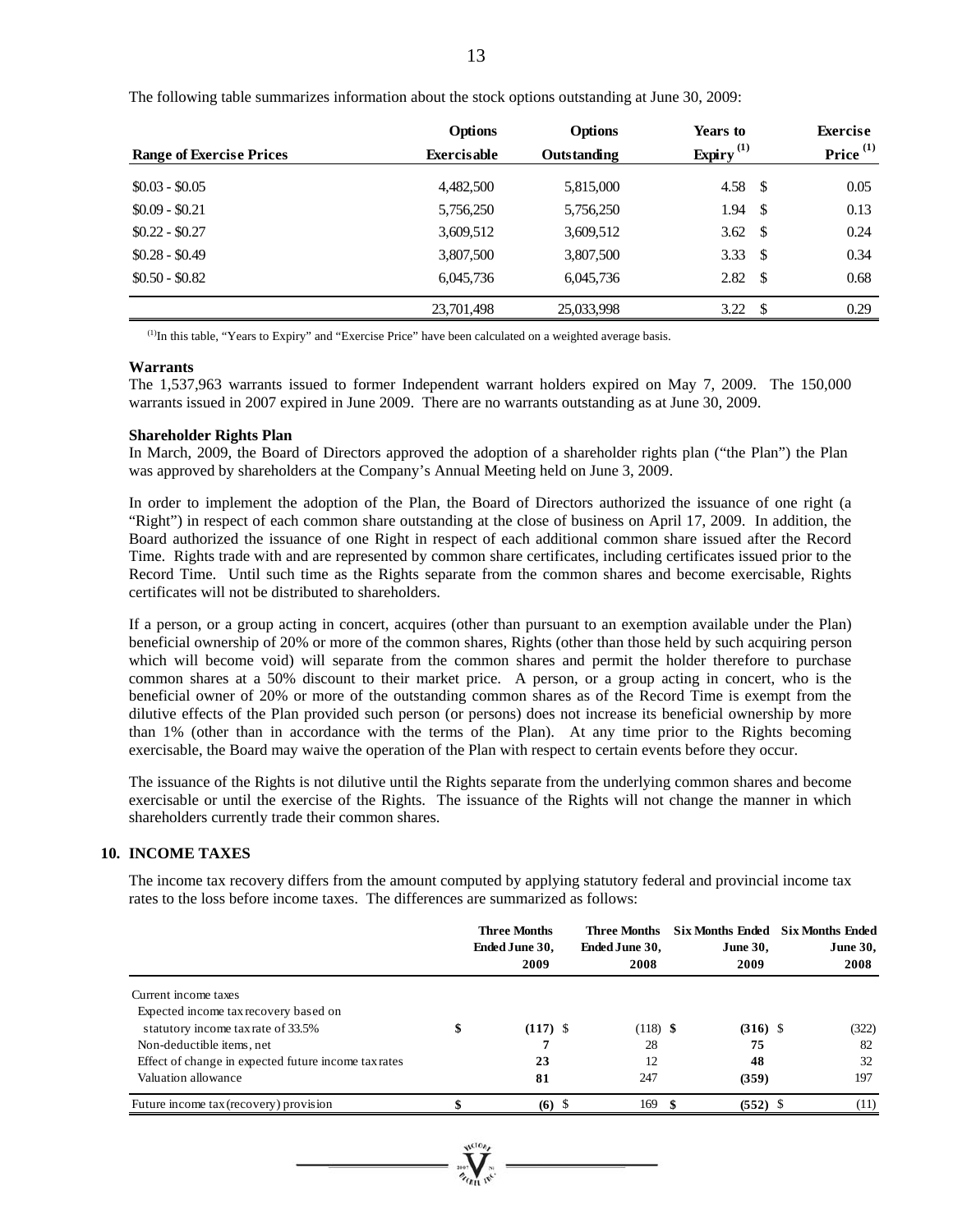The future income tax recovery in 2009 represents the recognition of future income tax assets since, effective the fourth quarter of 2008, the Company believes that it is more likely than not that the benefit associated with these losses and costs will be realized prior to their expiry. It also includes the effect of enacted rate changes; the recovery in the first six months of 2008 solely represents the impact of tax rate reductions enacted in December 2007 on the future income tax liability recognized on formation of the Company.

As at December 31, 2008, the Company had a valuation allowance against its future income tax assets (other than capital losses) of \$374,000, this amount was credited in the consolidated statement of operations combined with a recovery for non-capital losses from the first quarter of 2009 of \$105,000. An additional recovery for non-capital losses of \$73,000 was recorded in the second quarter of 2009. The future income tax liability balance as at June 30, 2009 of \$1,640,000 represents the effect of flow-through share renunciations in the first quarter of \$2,192,000 net of the recoveries during the period.

### **11. ACCUMULATED OTHER COMPREHENSIVE INCOME**

Accumulated other comprehensive income ("OCI") is comprised of unrealized gains on marketable securities that are classified as available for sale and have not otherwise been recognized. Unrealized losses previously recognized through the statement of operations are not reversed and gains are not recognized through operations until realized.

Changes in the components of OCI are summarized as follows:

|                                                                                                                                                                | Six Months Ended Six Months Ended<br><b>June 30, 2009</b> | June 30, 2008 |
|----------------------------------------------------------------------------------------------------------------------------------------------------------------|-----------------------------------------------------------|---------------|
| Accumulated OCI at beginning of period<br>OCI for the period representing the change in the fair value of financial                                            | - \$                                                      |               |
| assets available for sale, net of related future income taxes of \$nil (2008 - \$11)<br>Reclassification through operations upon sale of marketable securities | 321<br>(21)                                               | 64            |
| Accumulated OCI at end of period                                                                                                                               | <b>300</b>                                                |               |

### **12. CHANGES IN NON-CASH WORKING CAPITAL**

Changes in non-cash working capital balances related to operations for the three and six months ended June 30, 2009 and 2008 are as follows:

|                                                                                                                                            | Three Months      | Three Months                       | <b>Six Months</b> | <b>Six Months</b>                                           |  |
|--------------------------------------------------------------------------------------------------------------------------------------------|-------------------|------------------------------------|-------------------|-------------------------------------------------------------|--|
|                                                                                                                                            |                   |                                    |                   | Ended June 30, Ended June 30, Ended June 30, Ended June 30, |  |
|                                                                                                                                            | 2009              | 2008                               | 2009              | 2008                                                        |  |
| Accounts receivable, prepaid<br>expenses and deposits<br>Due from/to Nuinsco Resources Limited<br>Accounts payable and accrued liabilities | 123<br>2<br>(106) | $(129)$ \$<br>- \$<br>1,175<br>551 | 514<br>5<br>(52)  | (492)<br>- S<br>775<br>714                                  |  |
|                                                                                                                                            | 19                | 1597                               | 467               | 997                                                         |  |

### **13. RELATED PARTY TRANSACTIONS**

Related party transactions not described elsewhere in these unaudited interim consolidated financial statements include the following:

The Company shares management, administrative assistance and facilities with Nuinsco (which, by virtue of its approximate 15% ownership interest has the ability to exercise significant influence over the Company) pursuant to a management agreement. The costs payable by the Company under the arrangement are recorded at the exchange amount which is equal to the cost to Nuinsco of such services plus 10 per cent. The management agreement commenced February 1, 2007 and is terminable by Nuinsco upon 90 days notice and by the Company upon 180 days notice. Costs charged to the Company in the three and six months ended June

 $\sum_{\alpha}$